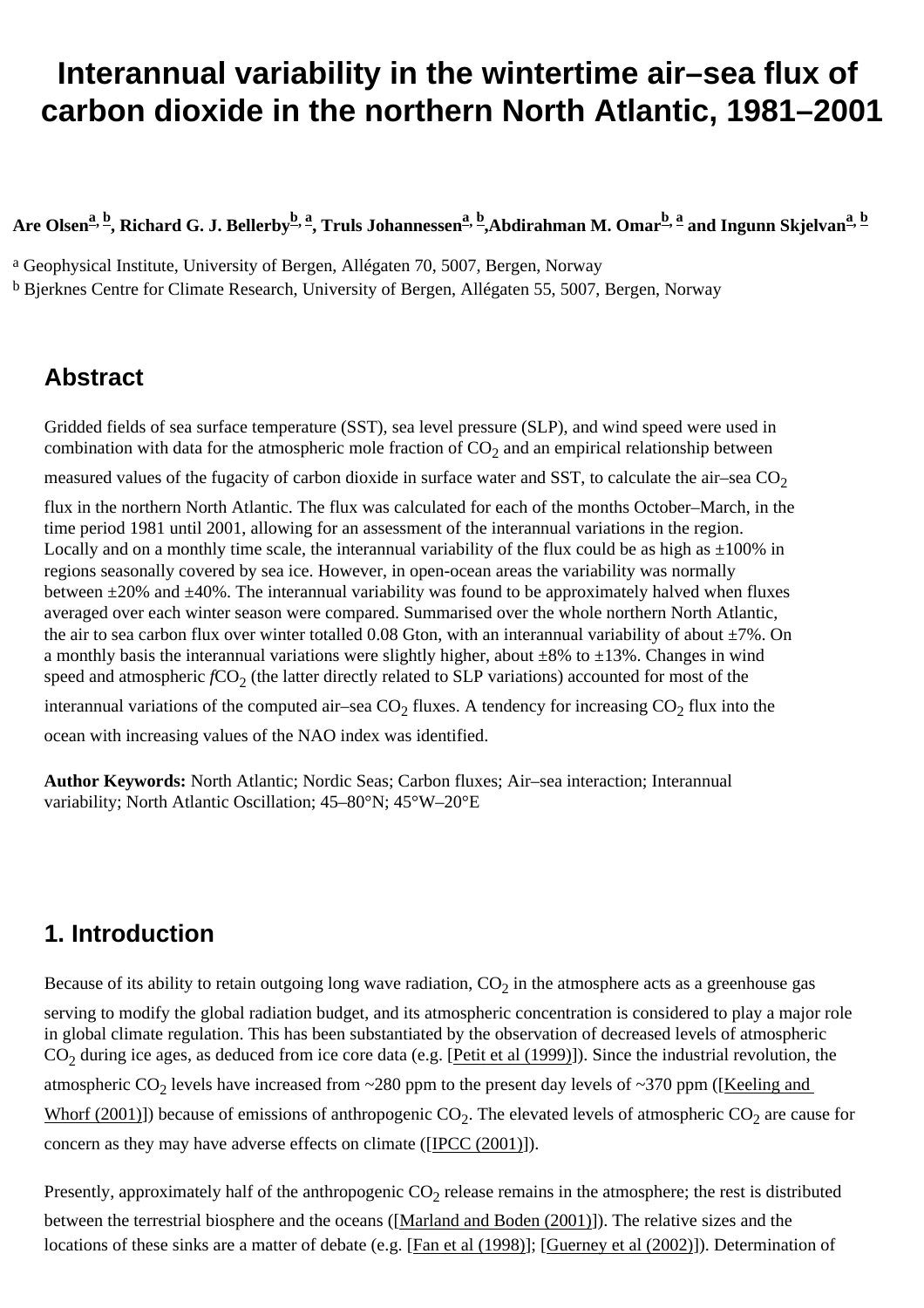the ocean uptake of atmospheric carbon dioxide is often carried out by determination of the concentration gradient between the atmosphere and the ocean, which in combination with wind speed data allows for calculation of the air–sea flux of  $CO_2$  (e.g. [\[Liss and Merlivat \(1986\)\]](#page-0-0)). However, because of natural climate variability the air–sea flux of CO<sub>2</sub> may vary considerably from one year to another (e.g. [\[Skjelvan et al \(1999\)\]](#page-0-0); [Louanchi and [Hoppema \(2000\)](#page-0-0)]), implying that measurements from several years are necessary to accurately constrain the longterm flux.

The northern North Atlantic is considered to be an important sink region for  $CO<sub>2</sub>$ , because of the large heat loss

and convective processes taking place there. There is a substantial large-scale climatic variability in this area, which is described by the North Atlantic Oscillation (NAO) index ([[Hurrell \(1995\)](#page-0-0)]), a measure of the distribution of atmospheric mass over the region. The NAO index is defined as the difference between the normalised surface pressure at a northern (usually Stykkisholmur, Iceland) and a southern (usually Ponta Delgada, Portugal) station, and alternates between positive and negative states, reflecting a dipole pattern in the pressure field over the region. A positive NAO state is associated with an intensified Icelandic low-pressure cell and an anomalously strong Azores high-pressure cell. This leads to a northward shift of the westward storm track over the North Atlantic, as compared to the conditions during negative NAO states when the pressure anomaly pattern is approximately reversed. Furthermore, during positive NAO states the Norwegian Atlantic Current, a northward extension of the North Atlantic Current, appears to narrow, whilst the polar water from the Arctic extends more to the east ( [\[Blindheim et al \(2000\)\]](#page-0-0); [\[Furevik \(2001\)](#page-0-0)]). Given the imprint of the NAO on both the atmospheric and oceanic conditions, there is a need to assess its impact on the air–sea flux of  $CO<sub>2</sub>$  in the northern North Atlantic. Such an assessment is especially relevant in light of the conclusion reached by [[Bates and Merlivat \(2001\)\]](#page-0-0), who found that: "Interannual variations of atmospheric forcing in response to modes of climatic variability should also play a significant role in determining interannual variability in the global ocean uptake of  $CO<sub>2</sub>$ ". However, because there is no long-term time series data of  $CO<sub>2</sub>$  system parameters in the region, this issue has not as yet to the best of our knowledge—been very extensively addressed in the scientific literature. The present work seeks to fill this gap by using an empirical relationship between the fugacity of  $CO_2$  in surface water ( $fCO_2$ <sup>sw</sup>) and sea surface temperature (SST) to extrapolate available measurements of  $fCO_2$ <sup>sw</sup> in both time and space. Its application is based on the assumption that as  $fCO_2$ <sup>sw</sup> is changed by processes such as mixing, biological activity, and gas exchange it will change in correspondence with the SST ([[Stephens et al \(1995\)](#page-0-0)]; [[Lee et al \(1998\)](#page-0-0)]). The technique has been employed in several regions to estimate the large-scale  $CO<sub>2</sub>$  flux ([[Stephens et al \(1995\)](#page-0-0)]; [\[Goyet et al \(1998\)\]](#page-0-0); [\[Hood et al \(1999\)\]](#page-0-0)) and its interannual variability ( [\[Lee et al \(1998\)\]](#page-0-0)). In the current work, the method is applied to the northern North Atlantic, aiming to acquire an estimate of the interannual variability of the air–sea  $CO<sub>2</sub>$  flux. Furthermore, as the NAO might lock into a positive phase in a global warming scenario ([\[Skjelvan et al \(1999\)](#page-0-0)]), the results may indicate the direction of change the  $CO<sub>2</sub>$  flux in this region may

experience in the future.

The present study concentrates on the winter season, defined here as October to March, as  $fCO_2$ <sup>sw</sup> was found to

be decoupled from SST during the rest of the year, using available data. The time period was set by the record of gridded temperature fields available, which cover the period from November 1981 until present ([[Reynolds and](#page-0-0) [Smith \(1994\)\]](#page-0-0)).

### **2. Data and procedures**

The present study is confined to the area north of the North Atlantic Gyre, excluding shelf areas (shallower than 200–500 m). The southern boundary was set at  $45^{\circ}$ N; the eastern boundary was set at  $10^{\circ}$ W up to 50 $^{\circ}$ N, then followed the continental shelf edge northwards to 80°N. Finally, the western boundary was set at the east Greenland continental shelf edge, or the ice edge when this had a more eastward extension, southwards from 80° N to Cape Farewell—the southern tip of Greenland—and at that longitude down to 45°N.

SST and *f*CO<sub>2</sub><sup>sw</sup> data were obtained from various sources as listed in [Table 1](#page-0-0). The tracks of the expeditions are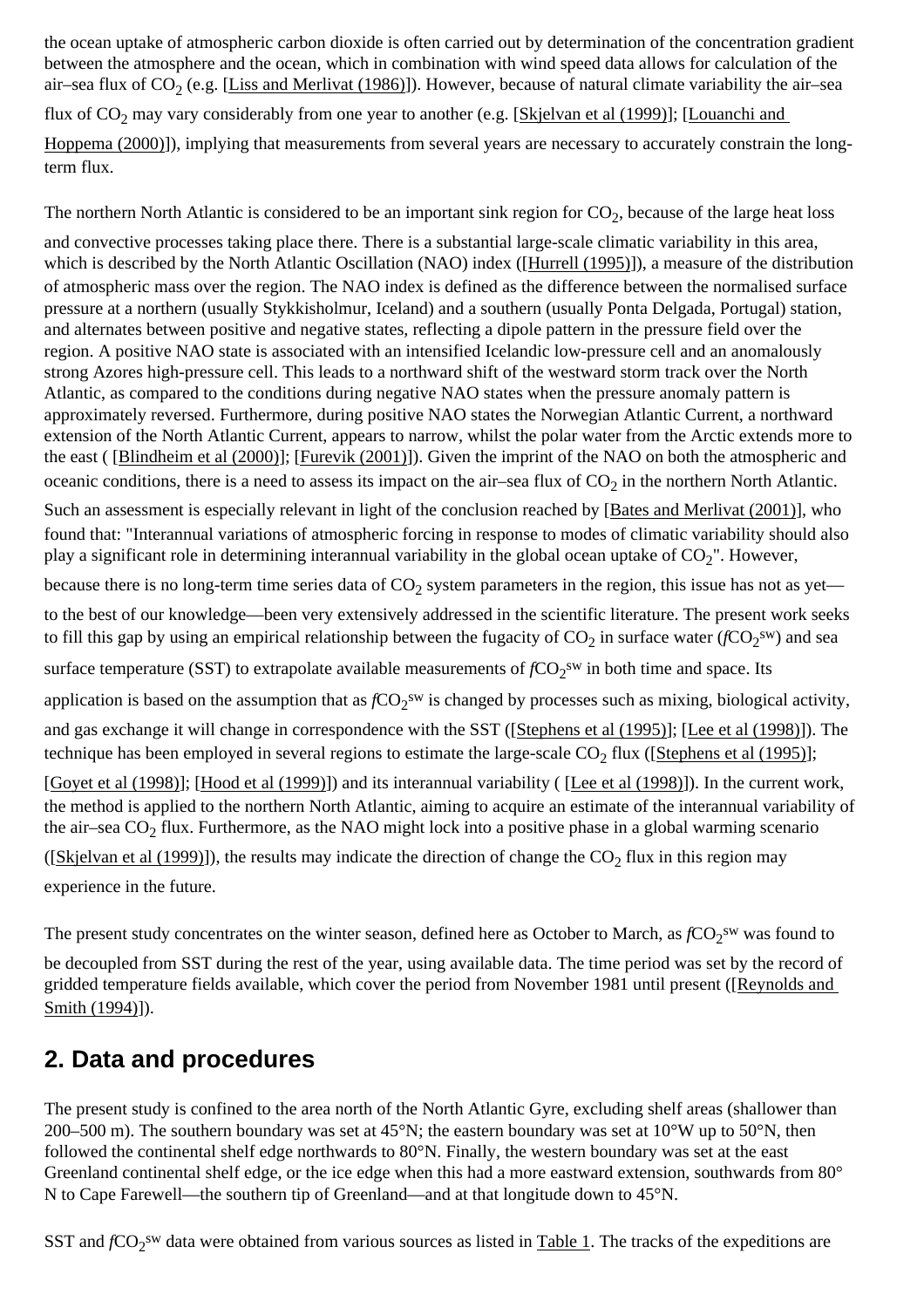| Platform        | Time                  | Area   | Originator                 |
|-----------------|-----------------------|--------|----------------------------|
| R/V Hudson      | February-March 1982   | NA/GIN | R. Weiss                   |
| R/V Polarstern  | March 1993            | GIN    | B. Schneider               |
| R/V Håkon Mosby | February-March 1995   | GIN    | I. Skjelvan/T. Johannessen |
| R/V Håkon Mosby | November 1995         | GIN    | I. Skjelvan/T. Johannessen |
| R/V Knorr       | November 1996         | NA     | R. Wanninkhof              |
| Carioca buoy    | Winter 1996/1997      | GIN    | L. Merlivat/M. Hood        |
| R/V Håkon Mosby | February-March 1997   | GIN    | A.M. Omar/T. Johannessen   |
| R/V Knorr       | October-November 1997 | NA     | R. Wanninkhof              |
| R/V Håkon Mosby | March 1998            | GIN    | A.M Omar/T. Johannessen    |

Table 1. Sources of  $fCO_2^{sw}$  data

Areas are NA: North Atlantic; GIN: Greenland–Iceland–Norwegian Seas.



Fig. 1. Northern North Atlantic  $fCO_2$ <sup>sw</sup> data acquired during winter (October–March) 1982–1998. The thin line marks the position of the 300 m isobath, serving as an indication of the continental shelf areas that were excluded from this study. South of Greenland, the western boundary was set at the longitude of Cape Farewell. South of 50°N, the eastern boundary was set at 10°W.

Data acquired at temperatures lower than −1.8°C were excluded from the data set as this is the cut off point of the temperature fields ([Reynolds and Smith  $(1994)$ ]), which were employed to calculate the  $fCO<sub>2</sub><sup>sw</sup>$  fields.

### **2.1. Adjustment of fCO2 sw data to the year 1995**

The *f*CO<sub>2</sub><sup>sw</sup> data were acquired between 1982 and 1998 ([Table 1](#page-0-0)) which is almost the whole time period covered by the present study. The atmospheric  $CO_2$  concentration measured at Barrow, Alaska (71°N), increased by approximately 1.4 ppm yr−1 ([[Keeling and Whorf \(2001\)](#page-0-0)]) over this time interval.

The response of surface seawater  $fCO_2$  in the northern North Atlantic to the atmospheric  $fCO_2$  increase is not known. [[Takahashi et al \(1995\)](#page-0-0)] assume that the anthropogenic signal in  $fCO_2<sup>sw</sup>$  in this region is diluted by openocean convective mixing. However, this assumption is based on observations obtained at Ocean Weather Station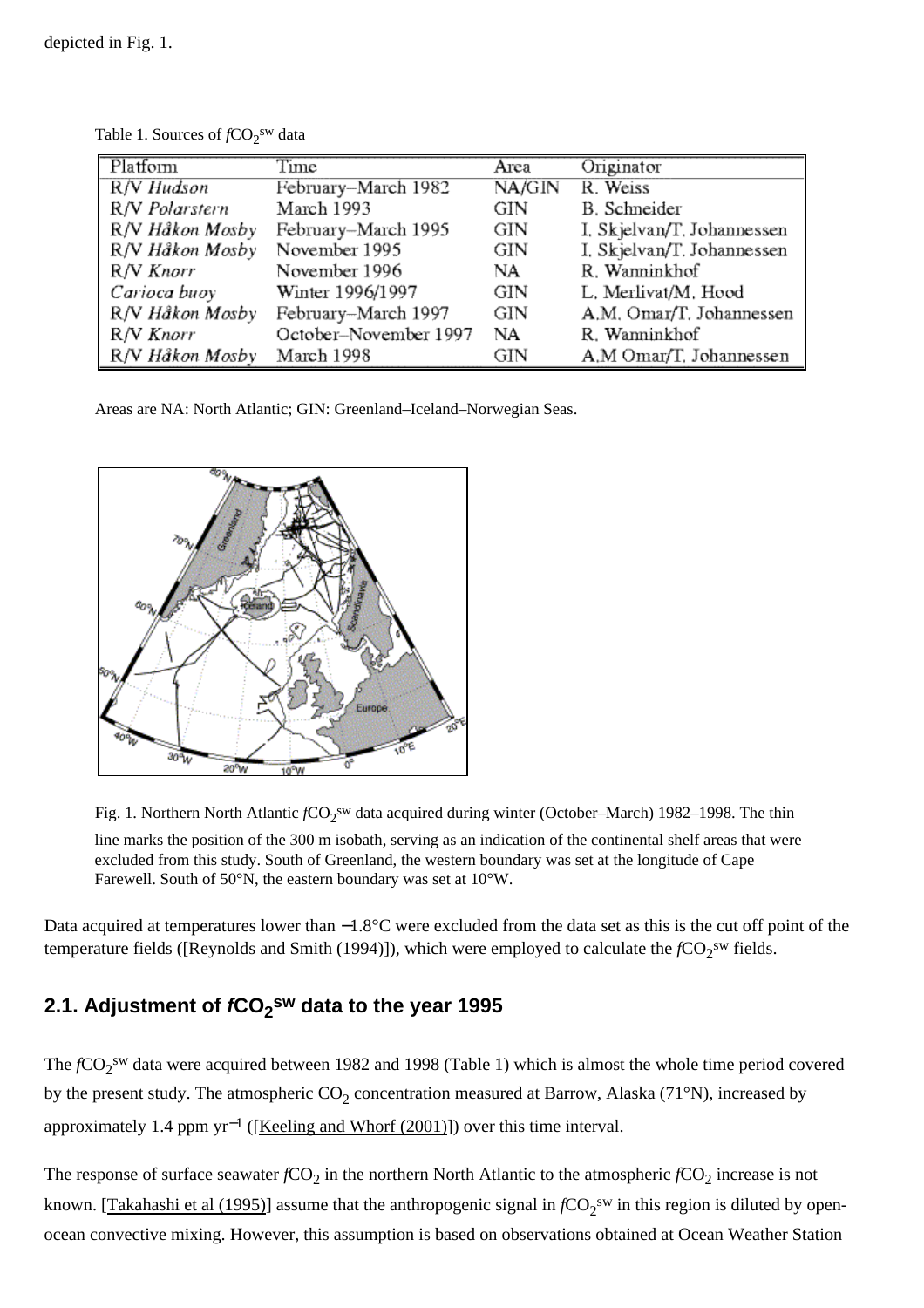P, which is located in the northwestern subarctic Pacific. At least four recent observations in northern North Atlantic indicate that  $fCO_2$ <sup>sw</sup> here increases at the same rate as  $fCO_2$ <sup>atm</sup> or at a faster rate. Firstly, the anthropogenic carbon transport calculation carried out by [[Rosón et al \(2003\)](#page-0-0)] indicates that the region north of 24.5°N is a small source of anthropogenic  $CO_2$ , which implies that  $fCO_2$ <sup>sw</sup> increases at a slightly higher rate than *f*CO<sub>2</sub><sup>atm</sup>. Secondly, [\[Omar et al \(1967\)\]](#page-0-0) have compared *f*CO<sub>2</sub><sup>sw</sup> data obtained in the Barents Sea, i.e. in the northernmost extensions of the North Atlantic Current, in 2000/2001 with data obtained by [\[Kelley \(1970\)\]](#page-0-0) in 1967. Accounting for variations in the natural controls of the ocean  $CO<sub>2</sub>$  system, their results show that the surface ocean *f*CO<sub>2</sub> in the Barents Sea has tracked the atmospheric increase over the last 33 years. Thirdly, [\[Lefèvre et al. \(submitted\)](#page-0-0)] have analysed the evolution of monthly detrended ∆*f*CO<sub>2</sub> in the North Atlantic subpolar gyre (50–80°N, 80°W–20°E) over the time period 1981–1998. Accounting for temperature effects their analysis, which includes the data that we have used, shows an apparent decrease in the air–sea  $fCO_2$  gradient over the last two decades of ~0.4  $\mu$ <sup>1</sup> atm yr<sup>-1</sup>. And, fourthly, using a conceptual advective model [Anderson and Olsen [\(2002\)\]](#page-0-0) find that the region north of 50 $\degree$ N in the North Atlantic Ocean is likely a source of anthropogenic CO<sub>2</sub>, which also implies that  $fCO_2$ <sup>sw</sup> increases at a higher rate than  $fCO_2$ <sup>atm</sup> in this region.

The data used in the present paper have also been checked for any long-term trend in surface ocean *f*CO<sub>2</sub>. This was carried out by comparing the mean of the  $fCO<sub>2</sub>$  data from the 1982 Hudson cruise with the mean of the  $fCO<sub>2</sub>$ data from the other cruises (covering the time span 1993–1998, see [Table 1\)](#page-0-0). For comparison, selection of 1982 data was limited to those measurements which lay within a distance of 2°×2° from any of the 1993–1998 data and vice versa. The *f*CO<sub>2</sub> values were normalised to 5°C according to the iso-chemical temperature dependency of [\[Takahashi et al \(1993\)](#page-0-0)],  $\delta$ ln *f*CO<sub>2</sub>/ $\delta$ *T*=4.23% °C<sup>−1</sup>, in order to account for temperature effects. The mean of the 1982 data was 332  $\mu$  atm, whereas the mean of the 1993–1998 data was 367  $\mu$  atm. This rough analysis also indicates an increase in northern North Atlantic surface ocean *f*CO<sub>2</sub>.

In light of these results, it would perhaps be natural to assume that northern North Atlantic surface ocean  $fCO<sub>2</sub>$ has increased at a greater rate than the atmospheric *f*CO<sub>2</sub>. However, considering the uncertainty of the quoted findings, the relatively small decrease of the air–sea gradient, and the potential but completely unknown interannual variations of this decrease, we assume in the following that northern North Atlantic surface seawater  $fCO<sub>2</sub>$  tracks the atmospheric  $fCO<sub>2</sub>$  increase.

Thus, any interannual variability of  $fCO_2$ <sup>sw</sup> is assumed to be superimposed on a steady increase tracking that of the atmosphere, which implies that there is no anthropogenic component in the interannual variability of ∆*f*CO<sub>2</sub>. It is therefore possible to use the atmospheric level from one year when estimating the air–sea fluxes in the present study, provided the *f*CO<sub>2</sub><sup>sw</sup> fields are calculated from a *f*CO<sub>2</sub><sup>sw</sup>−SST relationship that reflects the conditions during the same year. Hence, to allow the 1995 level of atmospheric  $CO<sub>2</sub>$  to be used in the flux calculations, measured  $fCO_2$ <sup>sw</sup> data were normalised to the year 1995 creating  $fCO_{2-95}$ <sup>sw</sup>, by assuming an increase of 1.4  $\mu_{\text{atm yr}^{-1}}$ .

#### 2.2. Calculation of monthly  $fCO_{2-95}$ <sup>sw</sup> fields

The *f*CO<sub>2–95</sub><sup>sw</sup> data were normalised to 5°C according to [\[Takahashi et al \(1993\)\]](#page-0-0), in order to remove the thermodynamic effect on  $fCO_2^{sw}$ . By this operation the variable henceforth referred to as  $fCO_{2-95}^{sw}$  was obtained.

The relationship between  $fCO_{2-95}$ <sup>sw</sup> and SST is depicted in [Fig. 2.](#page-0-0) Despite the substantial spatial and temporal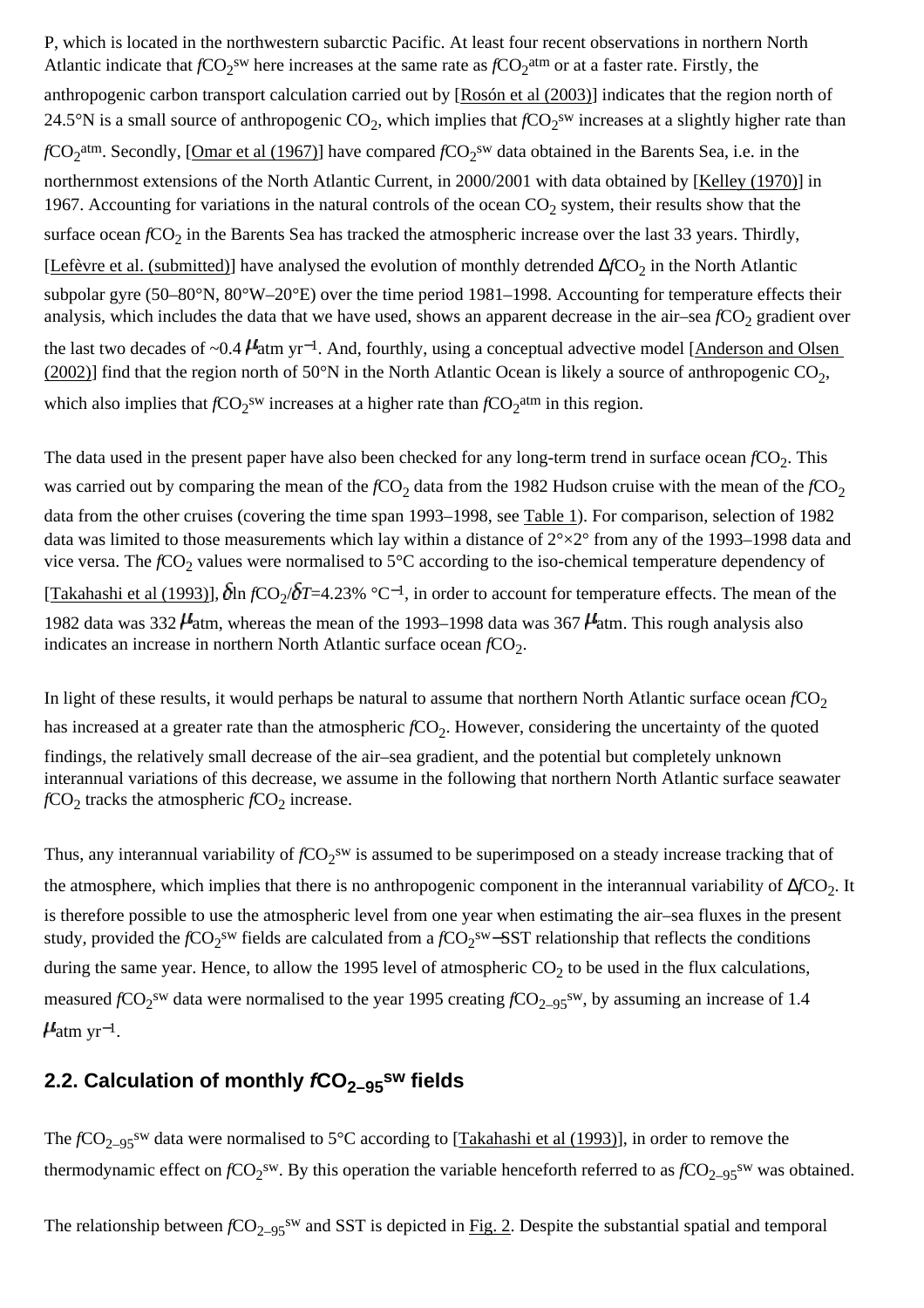spread of the source data, the relation falls close to a straight line with a slope of −11.2 ( $r^2$ =0.96), which is consistent with the findings of [\[Hood et al \(1999\)\]](#page-0-0) in the Greenland Sea. However, some nonlinearity was evident and a cubic relation found by least squares regression gave an improved fit:

$$
fCO_{2-95N}^{sw} = 391.13 - 8.71SST - 0.36SST^2 + 0.011SST^3 [n = 15154, r^2 = 0.97].
$$
 (1)



Fig. 2. Relationship between  $fCO_{2-95}$ <sup>sw</sup> and SST. The grey line shows the cubic fit to the data.

The scatter around the estimated regression line increases at temperatures below 5°C. For one thing this reflects the larger amount of data at low temperatures, but it also highlights the dynamical nature of the northern areas where these data were acquired. We identify likely processes to be: events of intense heat loss causing decreasing temperatures with the following gas exchange occurring at different rates; ice edge upwelling; and influence of high-alkalinity Arctic Waters. However, the spatial and temporal extent of these processes appear limited as the long-term and large-scale trend is strong over the whole range of SSTs. Excluding groups of data that were substantially offset from the regression line did not change the fit to any significant extent.

Monthly fields of  $fCO_{2-95}$ <sup>sw</sup> were calculated by applying [Eq. \(1\)](#page-0-0) on monthly fields of SST with a 1<sup>o</sup> $\times$ 1<sup>o</sup> resolution. The SST fields were derived from ship, buoy, and bias corrected satellite data by the [\[Reynolds and Smith \(1994\)\]](#page-0-0) analysis, and were obtained from the IRI/LDEO Climate Data Library at [http://ingrid.ldgo.columbia.edu/.](http://www.sciencedirect.com/science?_ob=RedirectURL&_method=externObjLink&_locator=url&_cdi=6034&_plusSign=%2B&_targetURL=http%253A%252F%252Fingrid.ldgo.columbia.edu%252F) Fields of *f*CO<sub>2–95</sub><sup>sw</sup> were converted to the in situ temperature according to [[Takahashi et al \(1993\)](#page-0-0)], giving monthly fields of  $fCO_{2-95}$ <sup>sw</sup>.

The calculations yield a set of 119 fields of the monthly distribution of  $fCO_2^{\text{sw}}$  normalised to the year 1995. The fields cover the winter months October through March, in the time period November 1981 until March 2001. These fields were used in the calculation of the air–sea  $CO<sub>2</sub>$  flux fields to be described in [Section 2.4.](#page-0-0)

#### **2.3. Validation of monthly**  $fCO_{2-95}$ **sw fields**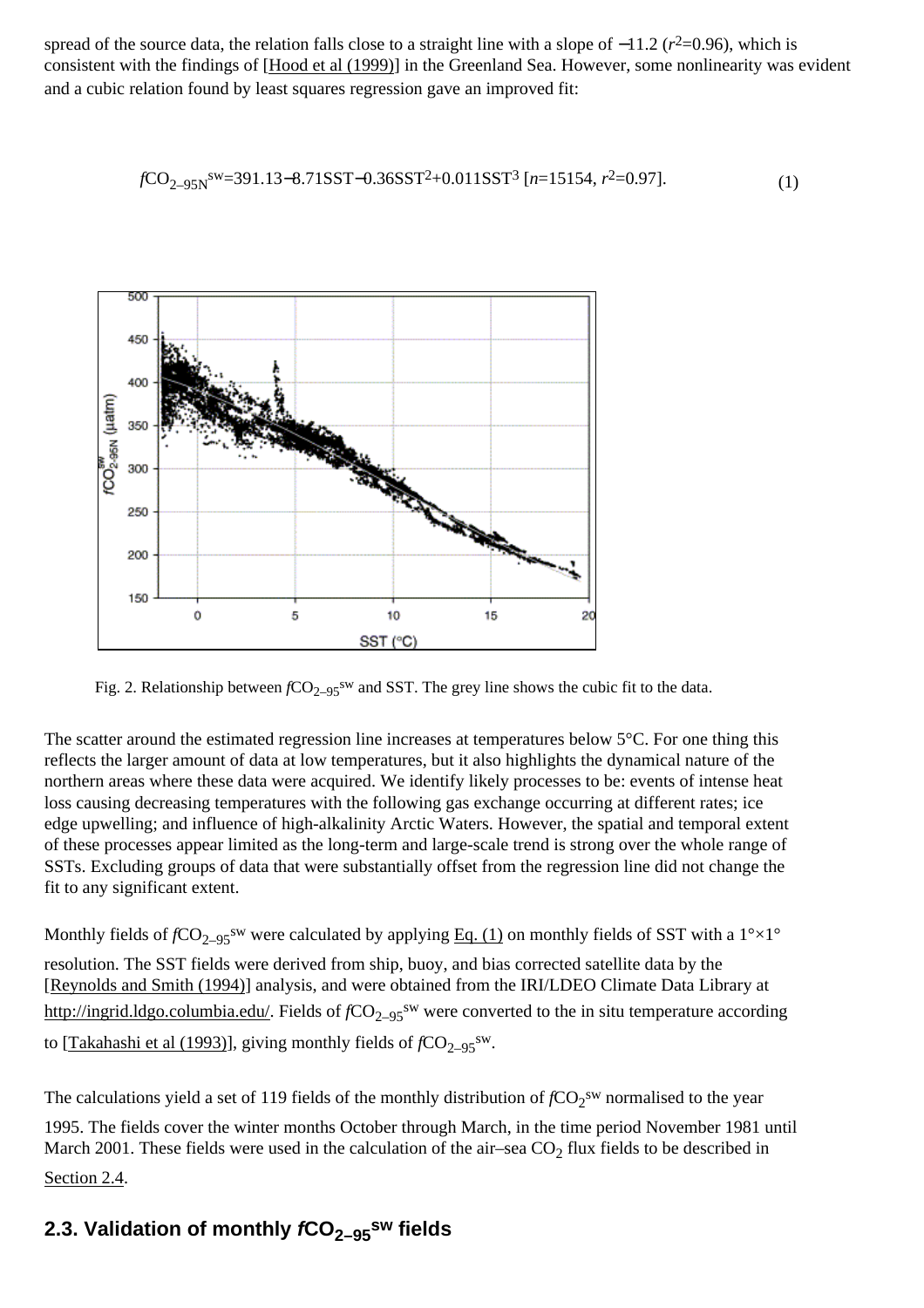The computed fields were compared with the measured  $fCO_2$ <sup>sw</sup> data. This was carried out by first bin averaging the measured  $fCO_2$ <sup>sw</sup> values normalised to 1995 into boxes of size  $1^{\circ} \times 1^{\circ} \times$ month, i.e. the same grid resolution as the fields estimated above. The difference between the computed and bin averaged value in each of the boxes containing any measurements was then calculated. Latitudinally averaged differences and their standard deviations are depicted in [Fig. 3.](#page-0-0) Evidently, the estimated fields reproduce the large-scale  $fCO_{2-95}$ <sup>sw</sup> distribution quite well, as the offset is generally within  $\pm 10$  *H*atm. There is however a substantial increase in both the offset and the spread north of 70°N. At 71.5°N, this is due to the group of data that is completely decoupled from SST at ~4°C, left unexplained in the paper describing these ([\[Hood et al \(1999\)](#page-0-0)]). Furthermore, the increased variability over the whole region north of 70°N is due to data from close to the ice edge, illustrating that a simple  $fCO_2^{sw}$ -SST relationship fails to

reproduce the  $fCO_2$ <sup>sw</sup> distribution in such regions.



Fig. 3. Difference between measured  $fCO_2$ <sup>sw</sup> values, normalised to 1995 and bin averaged into boxes of size  $1^{\circ} \times 1^{\circ} \times$ month, and values estimated from [Eq. \(1\)](#page-0-0). The differences have been averaged along each latitude. The error bars are the standard deviation for each average value.

#### 2.4. Calculation of monthly air–sea CO<sub>2</sub> flux maps

The air–sea flux was calculated according to

$$
F = K_0 k (f \text{CO}_2^{\text{atm}} - f \text{CO}_2^{\text{sw}}),\tag{2}
$$

where  $K_0$  is the solubility, k is the transfer velocity for air–sea  $CO_2$  exchange, and  $fCO_2$ <sup>sw</sup> and  $fCO_2$ <sup>atm</sup> are the sea surface and atmospheric *f*CO<sub>2</sub>. Solubility was calculated according to [[Weiss \(1974\)](#page-0-0)], from the same SST fields that were employed to compute the *f*CO<sub>2–95</sub><sup>sw</sup> fields. The transfer velocity was calculated from the [\[Wanninkhof \(1992\)](#page-0-0)] relationship for long-term averaged winds and monthly fields of wind speed at 10 m above the sea surface. The monthly wind speed fields were computed from fields of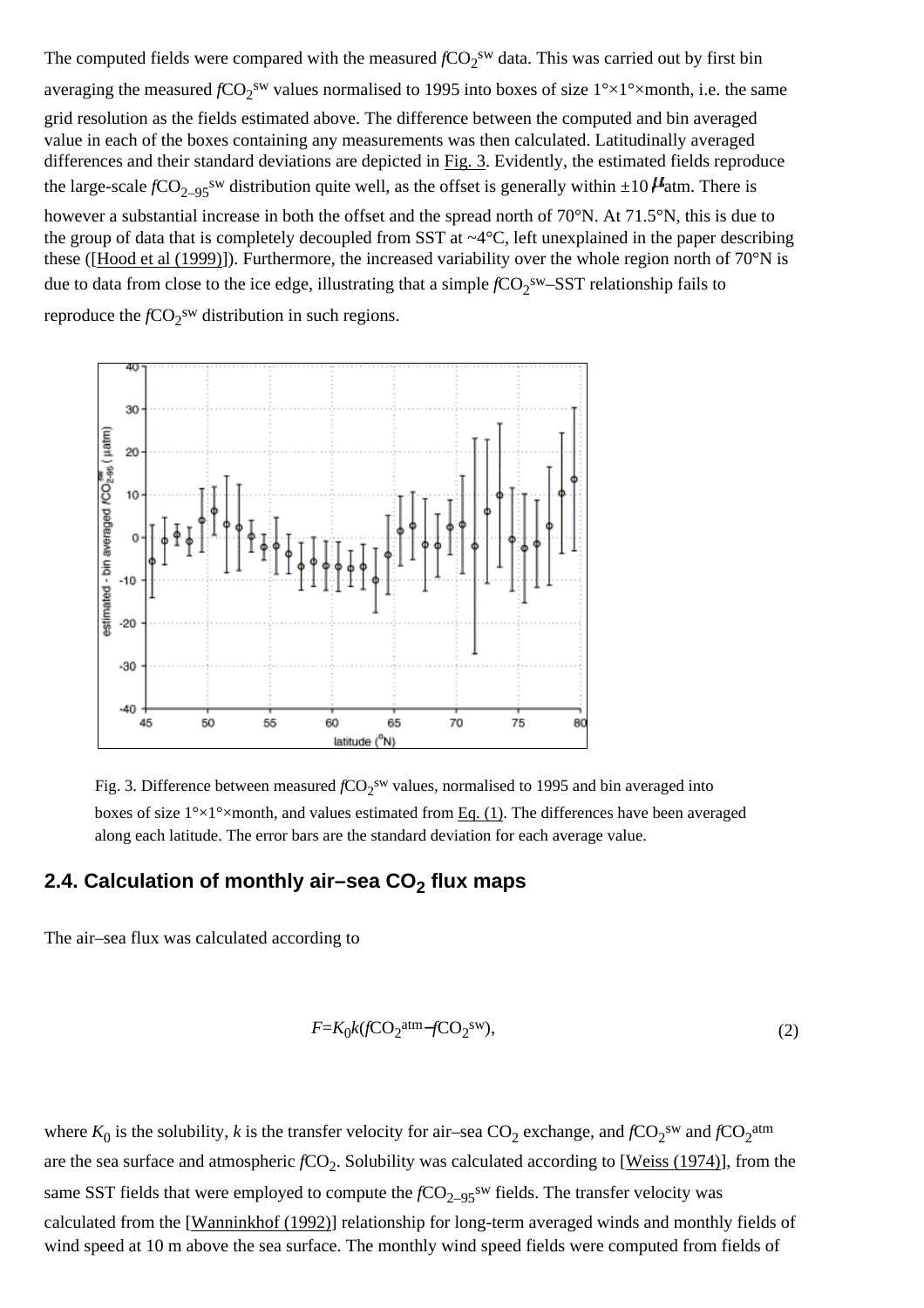six hourly wind vectors from the NCEP/NCAR reanalysis project ([[Kalnay et al \(1996\)](#page-0-0)]). The reanalysis data were provided by the NOAA-CIRES Climate Diagnostics Center, Boulder, CO, USA, from their web site at [http://www.cdc.noaa.gov/](http://www.sciencedirect.com/science?_ob=RedirectURL&_method=externObjLink&_locator=url&_cdi=6034&_plusSign=%2B&_targetURL=http%253A%252F%252Fwww.cdc.noaa.gov%252F). These data were supplied on an approximately  $2.5^{\circ} \times 2.5^{\circ}$  grid, and were regridded by a triangle-based cubic spline interpolation to fit the  $1^{\circ} \times 1^{\circ}$  grid of the  $fCO_{2-95}$ <sup>sw</sup> fields.

Data for the atmospheric mole fraction of  $CO_2$  (XCO<sub>2</sub>) were made available by the NOAA, CMDL

Carbon Cycle Group flask sampling programme. Monthly mean values from Zeppelin Mountain, Spitsbergen (79°N); Ocean Weather Station M, Norwegian Sea (66°N); Mace Head, Ireland (53°N); and the Azores (39°N), for each of the winter months (January–March and October–December) in 1995, were linearly regressed to obtain the latitudinal gradient of  $XCO<sub>2</sub>$  in the study area. The regression coefficients are presented in  $Table 2$ . Longitudinal variations in  $XCO_2$  are assumed to be negligible. The  $pCO_2^{\text{atm}}$  in each grid point was then calculated according to

$$
pCO2 atm = XCO2(pb-pH2O),
$$
\n(3)

where  $p_b$  is the barometric pressure, and  $pH_2O$  is the water vapour pressure calculated from SST according to [[Cooper et](#page-0-0) [al \(1998\)\]](#page-0-0). Gridded fields of sea level pressure (SLP) were used for  $p_b$ . These were obtained from the NOAA-CIRES Climate Diagnostics Center, Boulder, CO, USA, from their web site at [http://www.cdc.noaa.gov/,](http://www.sciencedirect.com/science?_ob=RedirectURL&_method=externObjLink&_locator=url&_cdi=6034&_plusSign=%2B&_targetURL=http%253A%252F%252Fwww.cdc.noaa.gov%252F) and originate from the NCEP/NCAR reanalysis project ([[Kalnay et al \(1996\)](#page-0-0)]). The SLP data were supplied on an approximately 2.5°×2.5° grid and were regridded by a triangle-based cubic spline interpolation to fit the  $1^{\circ}\times1^{\circ}$  grid of the  $fCO_{2-95}$ <sup>sw</sup> fields.  $pCO_2$ <sup>atm</sup> were converted to  $fCO_2$ <sup>atm</sup> by assuming a 0.3% decrease from the  $pCO_2$ <sup>atm</sup> value ([\[Weiss \(1974\)](#page-0-0)]), a procedure considered sufficiently accurate for the present purpose.

Table 2. Regression coefficients for the line  $XCO_2=a\times$ latitude+b, describing the latitudinal gradient of the atmospheric  $CO<sub>2</sub>$  mole fraction over the northern North Atlantic in 1995

| Month    | α |       |       | n alla |
|----------|---|-------|-------|--------|
| October  |   | 0.019 | 357.1 | 0.17   |
| November |   | 0.045 | 359.5 | 0.70   |
| December |   | 0.041 | 361.9 | 0.75   |
| January  |   | 0.074 | 358.4 | 0.78   |
| February |   | 0.098 | 358.0 | 0.94   |
| March    |   | 0.107 | 358.4 | 0.99   |

The flux in ice covered regions was set to zero. These were identified by having a SST of −1.8°C following [\[Reynolds](#page-0-0) [and Smith \(1994\)](#page-0-0)].

The calculations yielded monthly fields of the air–sea  $CO<sub>2</sub>$  flux, over the winter months October–March from November 1981 until March 2001.

### **3. Results**

The maximum  $fCO_{2-95}$ <sup>sw</sup> values are found between approximately 50°N and 60°N [\(Fig. 4, Fig. 5](#page-0-0) and [Fig. 6a](#page-0-0)). The values decrease moving northwards and westwards, reflecting the distribution of the warm North Atlantic Water. The decreasing *f*CO<sub>2–95</sub><sup>sw</sup> values at the southern limit of the study area, moving into the North Atlantic Gyre, are in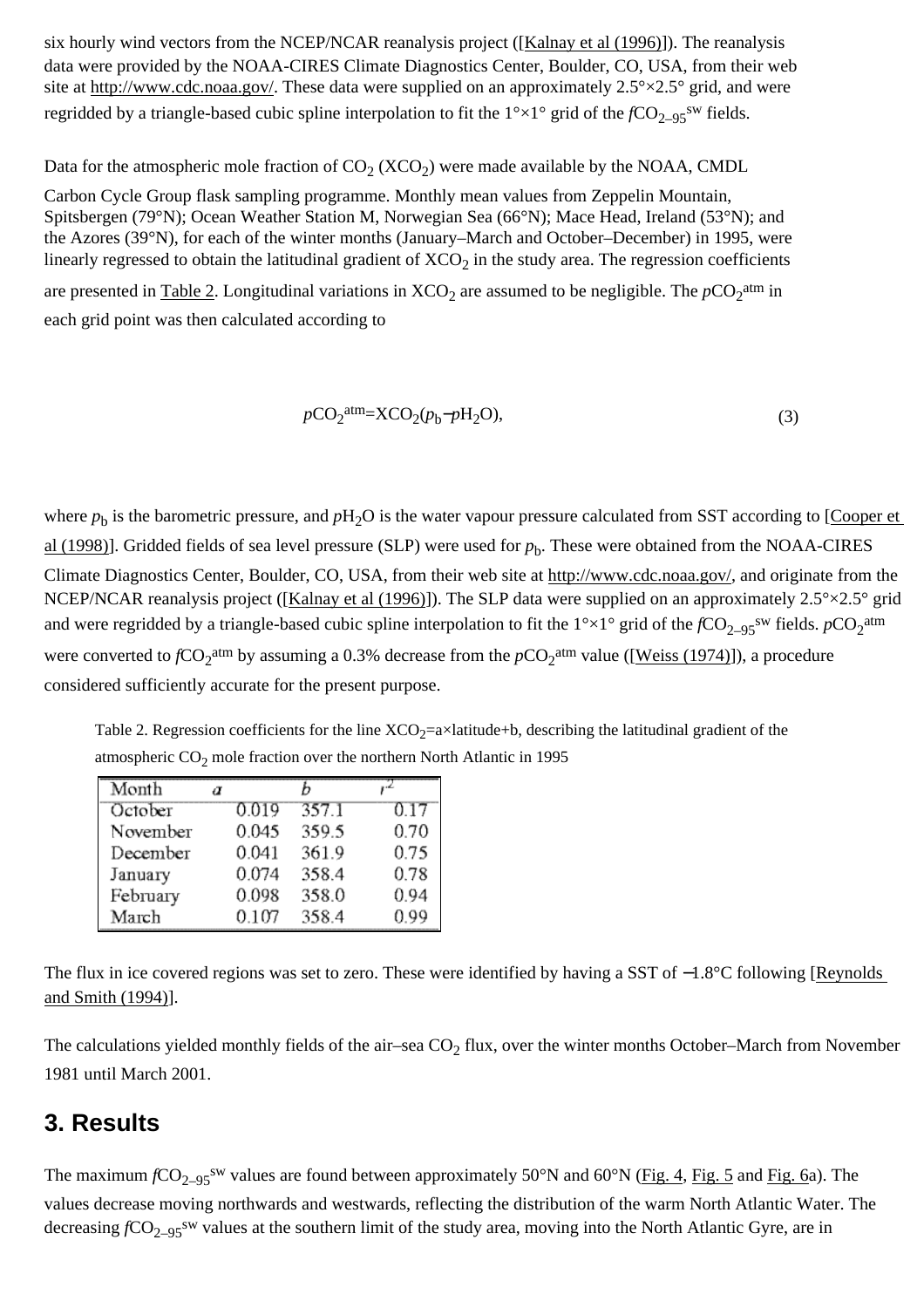accordance with the findings of [[Takahashi et al \(1995\)](#page-0-0)]. There is little change in the  $fCO_{2-95}$ <sup>sw</sup> fields between November and February ([Fig. 4a](#page-0-0) vs. [Fig. 5a\)](#page-0-0), a slight increase in the southern parts and a slight decrease in the Norwegian Atlantic Current reflecting colder temperatures. The estimated interannual variability in  $fCO_{2-95}$ <sup>sw</sup> is small and generally less than  $\pm 1\%$ ,  $\sim 3$   $\mu$  atm ([Fig. 4](#page-0-0), [Fig. 5](#page-0-0) and [Fig. 6](#page-0-0)c). The flux fields (Fig. 4, Fig. 5 and [Fig. 6b](#page-0-0)) show that the most intense sink is in the Greenland Sea, where the air–sea CO<sub>2</sub> flux is on the order of 10–20 mmol m<sup>-2</sup> d<sup>-1</sup>. Close to the ice edge the values drop, because of the averaging of values from years when the area was ice covered (i.e. no flux) and ice free. The weakest sink area is south of Iceland, where the flux ranges from below 2 up to 4 mmol m−2 d−1. This is because of low  $fCO_2$ <sup>atm</sup> values in that region as is evident from [Fig. 7](#page-0-0), which shows as an example the mean distribution of  $fCO_2$ <sup>atm</sup> in February. The present study covers a time period when the NAO was almost always in a positive phase, characterised by an intense Icelandic low-pressure cell which leads to low atmospheric partial pressures of  $CO<sub>2</sub>$  (through [Eq. \(3\)](#page-0-0)), ultimately giving rise to the modest air–sea  $CO<sub>2</sub>$  flux that we observe in that region. In the North Atlantic Current system, the flux ranges from about 2 to 6 mmol m<sup>-2</sup> d<sup>-1</sup>, and to the south, in the North Atlantic Gyre, the flux is on the order of 4–8 mmol m−2 d−1. The mean air–sea flux is higher in February than in November. This seasonal signal is



Fig. 4. (a,b) Mean distribution of *f*CO<sub>2–95</sub><sup>sw</sup> (in  $\mu$ atm) and air–sea CO<sub>2</sub> flux (in mmol m<sup>-2</sup> d<sup>-1</sup>) in November. (c,d) Interannual standard deviation of  $fCO_{2-95}$ <sup>sw</sup> and air–sea  $CO_2$  flux in November, expressed as per cent of the mean value. The dashed line is the mean ice border in November, defined after [[Reynolds and Smith \(1994\)\]](#page-0-0).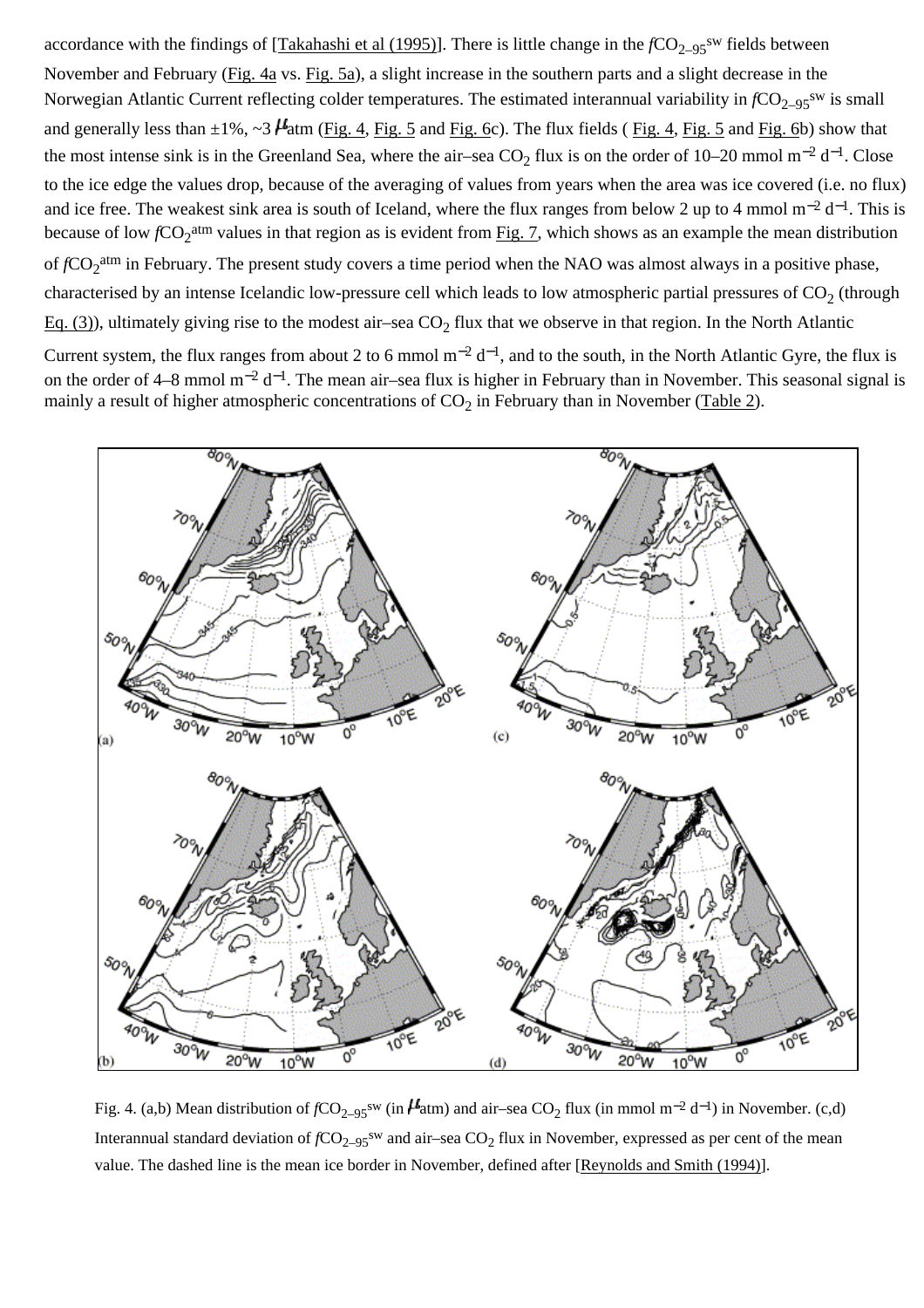

Fig. 5. Same as <u>Fig. 4</u>, but for the month of February.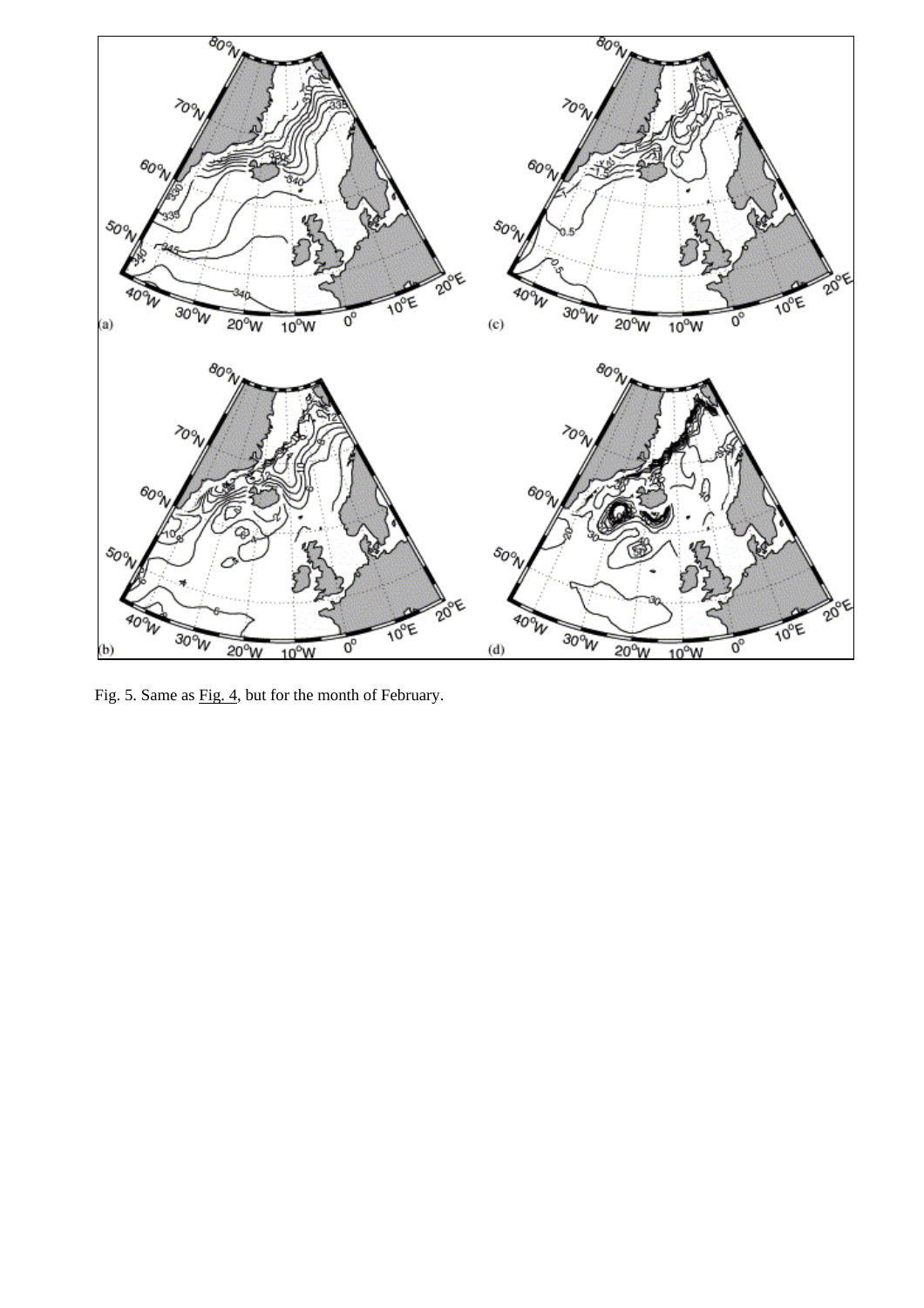

Fig. 6. Same as [Fig. 4,](#page-0-0) but for the winter season.



Fig. 7. Mean distribution of  $fCO_2^{\text{atm}}$  (in  $\mu$ <sup>a</sup>tm) in February.

The interannual variability of the monthly air–sea  $CO_2$  flux [\(Fig. 4](#page-0-0) and [Fig. 5\)](#page-0-0) is substantial over the whole area in both February and November. The variability is largest close to the ice edge, reaching  $\pm 100\%$ , and is due to interannual differences in areal sea ice extent. There are also substantial variations in the Irminger Sea and to the east, south of Iceland. The air–sea  $CO_2$  flux is rather low in this region; therefore, even small changes will result in a large relative variability, which is what we present in our figures. Further south and in the North Atlantic Current system the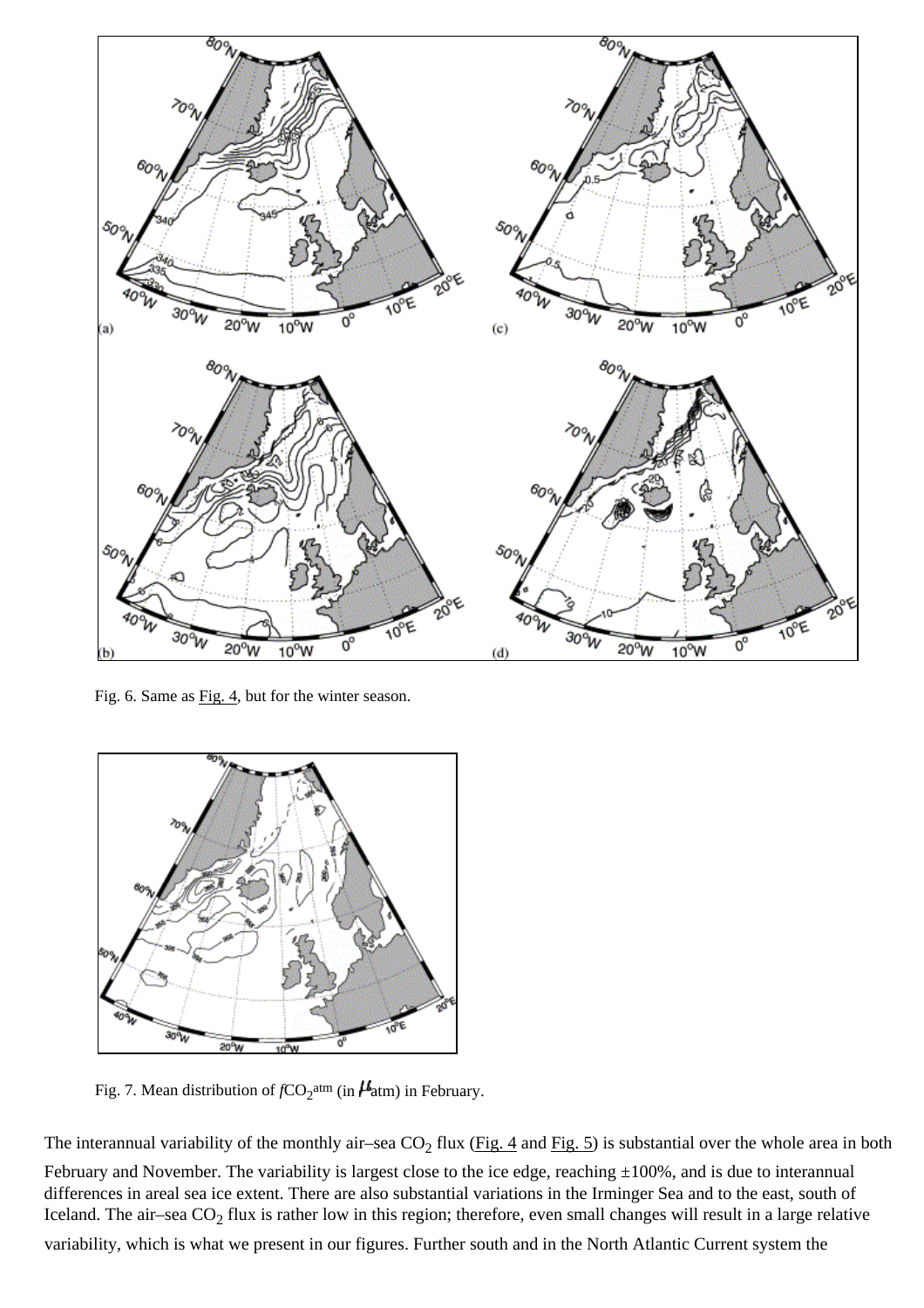interannual variability is in the range of  $\pm 20\%$  to  $\pm 40\%$ . The interannual variability appears slightly larger in February than in November. The interannual variability is in the range of  $\pm 10\%$  to  $\pm 20\%$  when average values from the whole winter season are considered [\(Fig. 6d\)](#page-0-0). This shows that the variations in the individual months are partially averaged out over the winter season.

The interannual variability of the  $fCO_{2-95}$ <sup>sw</sup> fields is small, and the large interannual variability in the monthly fluxes must therefore be due to the other factors that determine the flux, mainly wind speed and  $fCO_2^{\text{atm}}$ . To identify the processes that control the interannual variations of air–sea  $CO_2$  exchange, the air–sea  $CO_2$  flux fields and their interannual variability were computed as described above. However, this time all parameters were kept constant at their mean value in each grid point, except for either  $fCO_{2-95}$ <sup>sw</sup>,  $fCO_2$ <sup>atm</sup>, or wind speed which were, one at a time, allowed to vary as in the original computations. The results for the month of February are reproduced in Figs.  $8(a)$ –(c), which show the interannual standard deviation in the air–sea  $CO_2$  flux fields caused by variations in  $fCO_{2-95}$ <sup>sw</sup>,  $fCO_2$ <sup>atm</sup> or wind speed. Additionally, since both wind speed and  $fCO_2$ <sup>atm</sup> depend on the SLP distribution and will tend to co-vary, the fluxes were computed varying both of these whilst holding the other parameters constant at their mean value. The result for the month of February is reproduced in [Fig. 8d](#page-0-0). The ice border was held constant at its mean value and the variability close to the ice edge is not present in these fields.



Fig. 8. Interannual standard deviation of the air–sea  $CO_2$  flux due to  $fCO_{2-95}$ <sup>sw</sup> (a),  $fCO_2$ <sup>atm</sup> (b), and wind speed (c) variations in the month of February. (d) Interannual standard deviation of the flux computed when both  $fCO_2$ <sup>atm</sup> and wind speed were varied. The standard deviation is expressed as per cent of the mean value.

Variations in the air–sea CO<sub>2</sub> flux caused by changes in  $fCO_{2-95}$ <sup>sw</sup> only are generally quite small, less than  $\pm 10\%$  ([Fig.](#page-0-0)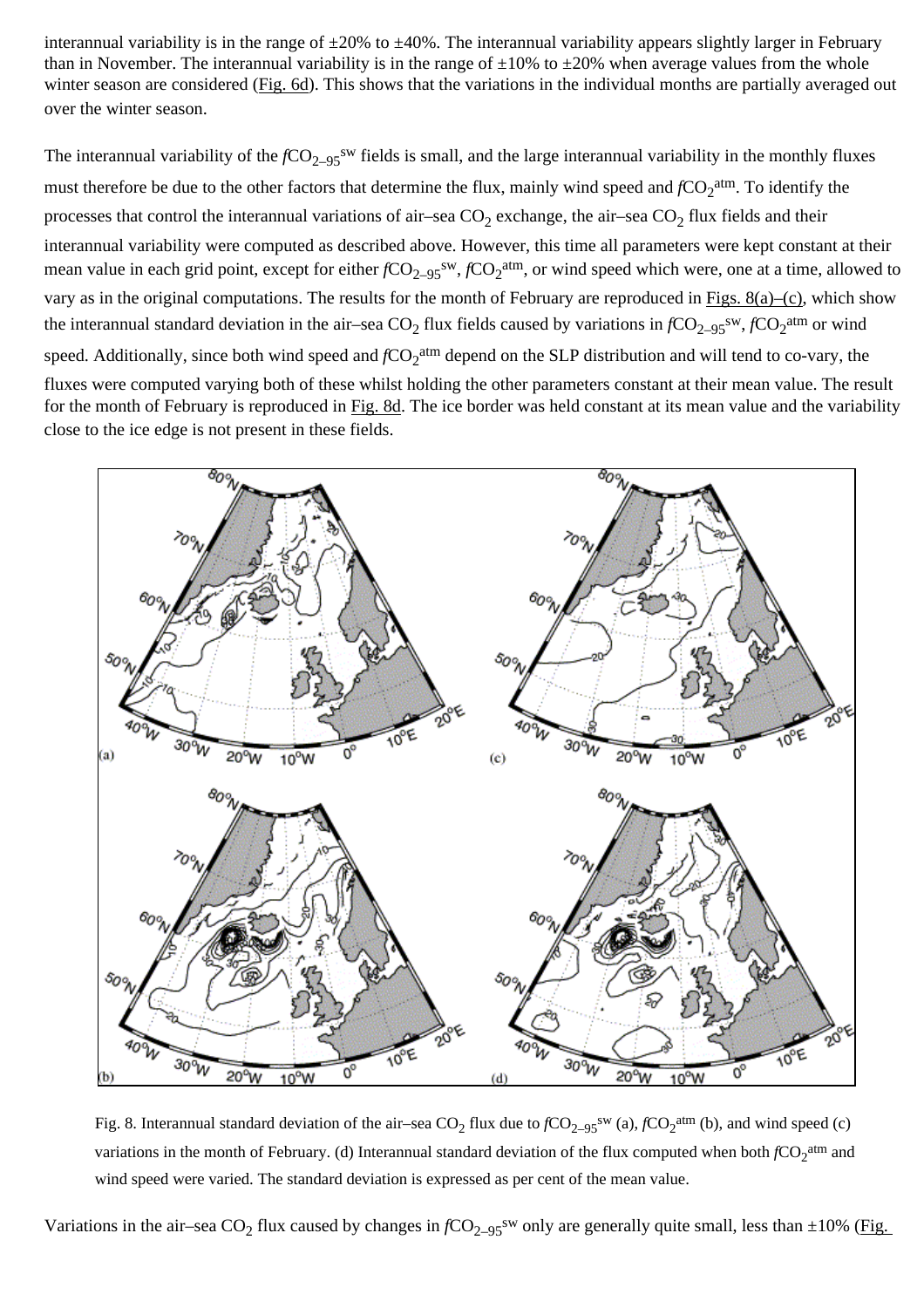[8a](#page-0-0)). Only in the northern reaches of the study area and around Iceland does  $fCO_{2-95}$ <sup>sw</sup> variability change the flux significantly, up to around  $\pm 20\%$ , which is still less than observed when all parameters were varied simultaneously (Fig. [5d\)](#page-0-0). Both  $fCO_2$ <sup>atm</sup> and wind speed variations ([Figs. 8b and c\)](#page-0-0) can on their own give rise to air–sea CO<sub>2</sub> flux changes that are comparable to those observed when all parameters were varied simultaneously ( $Fig. 5d$ ). But, it is only when  $fCO_2^{\text{atm}}$ and wind speed are varied simultaneously ([Fig. 8d](#page-0-0)) that both the magnitude and spatial distribution of the interannual flux variations observed in [Fig. 5d](#page-0-0) are reproduced. Interannual variations in the air–sea  $CO_2$  flux in the northern North Atlantic appear thus to be controlled mainly through the combined action of  $fCO_2$ <sup>atm</sup> and wind speed forcing. The only exception is just to the south of Iceland, where air–sea  $CO<sub>2</sub>$  flux variability appears to rely primarily on changes in  $fCO_2^{\text{atm}}$  only (<u>Fig. 8b</u>).

Changes in the NAO index are in essence a measure of changes in the SLP distribution and therefore wind speed over the northern North Atlantic. Positive NAO states are associated with an almost regional lowering of SLP relative to negative NAO states, with the largest depressions occurring over the Irminger Sea ([\[Cayan \(1992\)\]](#page-0-0)). Furthermore, as the NAO index becomes more positive, wind speeds increase over the whole region. The most significant increase occurs south of the low-pressure centre, across the North Atlantic between 50°N and 65°N ( [\[Cayan \(1992\)\]](#page-0-0)), which is the southern part of the present study area. Therefore, an increase in the NAO index will on one hand act to decrease the air–sea  $CO<sub>2</sub>$  flux through decreased  $fCO_2$ <sup>atm</sup> caused by lower SLP ([Eq. \(3\)](#page-0-0)), whilst on the other it will act to increase the flux through increased wind speed. Thus, the correlation coefficient between the monthly NAO index as defined by [\[Jones et al](#page-0-0)  [\(1997\)\]](#page-0-0) and the monthly flux anomaly in each grid point (Fig. 9) does not only show the extent to which the air–sea  $CO_2$ exchange is influenced by the NAO. It also provides information, through its sign, on whether the influence is through wind speed variability or  $fCO_2$ <sup>atm</sup> variations. The correlation coefficients are positive west of the British Isles between approximately 45°N and 55°N, and reach up to between 0.5 and 0.6. Here therefore, the flux of  $CO<sub>2</sub>$  into the ocean tends to increase as the NAO index increases, following increased surface wind speeds. Correlation coefficients are negative, reaching down to  $-0.4$  in the Irminger Sea and to the east, south of Iceland. Here, the air–sea  $CO<sub>2</sub>$  flux tends to decrease as the NAO index increases. An increase in the NAO index implies decreased SLP and therefore, as  $fCO_2^{\text{atm}}$  decreases so does the air–sea  $CO_2$  flux. Finally, in the Nordic Seas correlation coefficients are by and large quite low so the air–sea  $CO<sub>2</sub>$  flux in this region does not respond to changes in the state of the NAO index. The only exception is just to the north of the Denmark Strait, a region that experiences significantly higher wind speed as the NAO index increases ([[Kwok and](#page-0-0) [Rothrock \(1999\)](#page-0-0)]).



Fig. 9. Correlation coefficient ( $r$ ) between the monthly NAO index and air–sea  $CO<sub>2</sub>$  flux anomaly.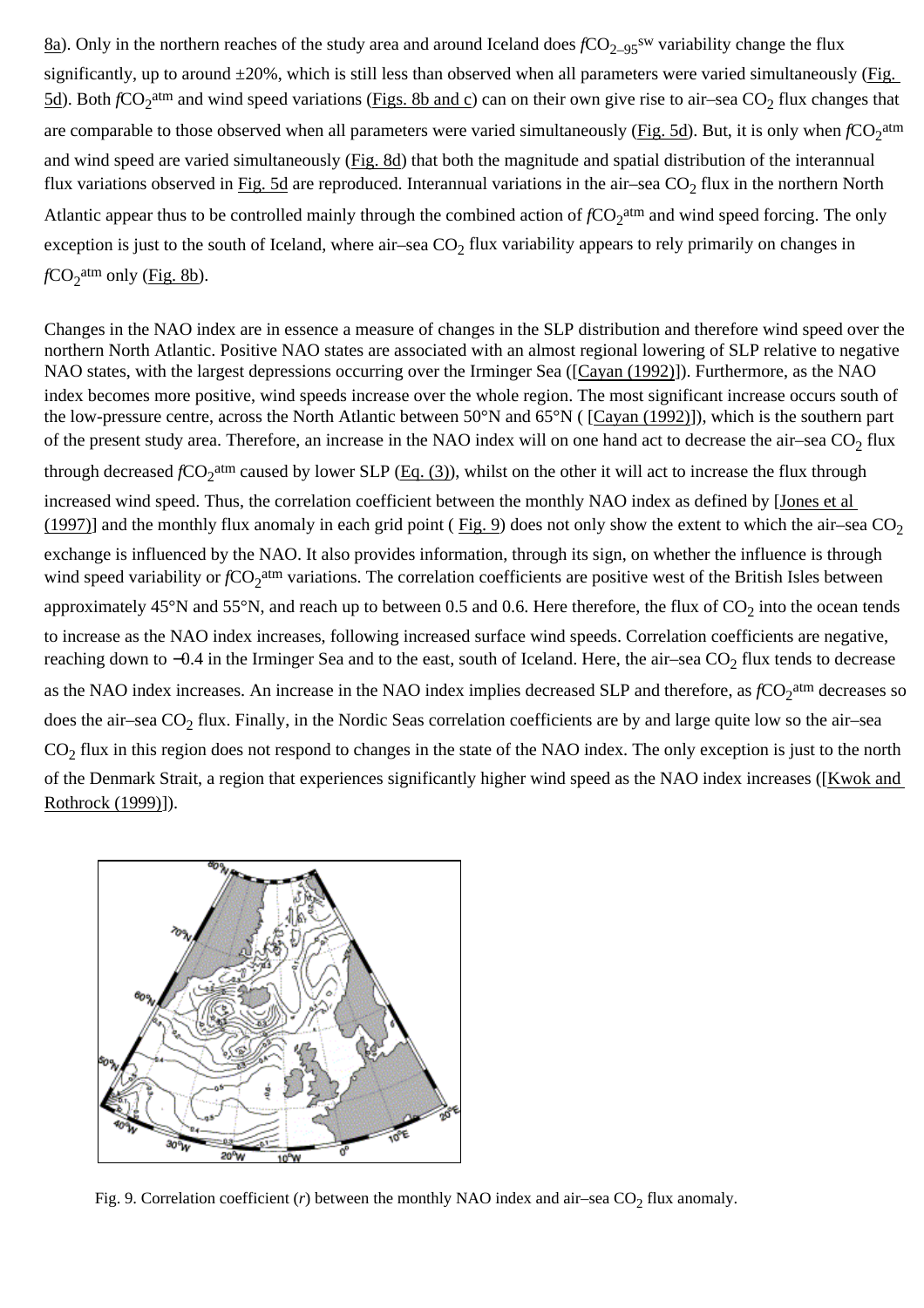[Table 3](#page-0-0) summarises the net exchange of  $CO<sub>2</sub>$  integrated over the region as defined in [Section 2,](#page-0-0) and its interannual

variability. Values are given for each month and for the whole winter season. The net uptake over winter in the region is normally around 81.9×10<sup>12</sup> g C, or 0.01 Gton. Interannual variability between winters is in the range of  $\pm$ 5.5×10<sup>12</sup> g C, corresponding to approximately  $\pm$ 7%. But the difference between two winters can be up to 4 times larger, when maximum and minimum values are compared.

|      | October | November | December | January | February | March | Winter |
|------|---------|----------|----------|---------|----------|-------|--------|
| Mean | 9.29    | 12.3     | 15.2     | 14.5    | 15.2     | 15.2  | 81.9   |
| S.D. | 0.82    | 1.2      | 1.5      | $1.8\,$ | 1.7      | 1.6   | 5.6    |
| Max. | 10.4    | 14.9     | 17.9     | 18.4    | 17.9     | 17.8  | 91.3   |
| Min. | 7.98    | 9.85     | 12.1     | 11.8    | 11.8     | 11.7  | 71.9   |

Table 3. Estimated air–sea  $CO_2$  flux in  $10^{12}$  g C in the northern North Atlantic, and its interannual variability

During the individual months the mean net uptake is about  $9-15\times10^{12}$  g C, with an interannual variability in the range of  $\pm 1-2\times10^{12}$  g C or about  $\pm 8\%$  to  $\pm 13\%$ . The difference between 2 years can be up to 6.5×10<sup>12</sup> g C when maximum and minimum values in individual months are compared.

## **4. Discussion**

The present estimates of the air–sea  $CO<sub>2</sub>$  flux are comparable with previous estimates. [[Hood et al \(1999\)](#page-0-0)] obtained a flux of about 8–16 mmol m<sup>-2</sup> d<sup>-1</sup> during winter season in the Greenland Sea using the [[Wanninkhof \(1992\)\]](#page-0-0) transfer velocity equation. [[Skjelvan et al \(1999\)](#page-0-0)] estimated fluxes on the order of 20 mmol m−2 d−1 in the Greenland Sea and 6 mmol m−2 d−1 in the Norwegian Atlantic Current. The consistency between these regional estimates and our results lends confidence to our method.

Our flux estimates have not been compared with those of [[Takahashi et al \(2002\)\]](#page-0-0) because of the different schemes used to project the data onto a single year. [\[Takahashi et al \(2002\)\]](#page-0-0) assume that there is no anthropogenic increase in North Atlantic  $fCO_2^{sw}$ , and applies therefore no correction when projecting  $fCO_2^{sw}$  data collected over several years onto the single year 1995. We, on the other hand, assume that  $fCO_2$ <sup>sw</sup> increases at the same rate as the atmosphere, and applies this correction when projecting *f*CO<sub>2</sub><sup>sw</sup> data onto 1995. Thus evidently, while the Takahashi fluxes will have a substantial anthropogenic component (see also below), ours have none, and the estimates should not be compared.

The estimated interannual variability of the air–sea  $CO<sub>2</sub>$  flux was dependent on the time and length scale used. The interannual variability in the whole area was estimated to be less than ±7% for the air–sea flux summarised over the winter season [\(Table 3\)](#page-0-0), and it was slightly larger when individual months were compared,  $\pm 8\%$  to  $\pm 13\%$ . On the other hand, on a monthly time scale the interannual standard deviation fields revealed interannual variations up to  $\pm 100\%$  in areas influenced by the presence of sea-ice and south of Iceland. But variations were normally in the range of  $\pm 20\%$  to ±40%, depending on the region ( [Fig. 4](#page-0-0) and [Fig. 5\)](#page-0-0). Additionally the fields confirm the time-scale dependence, as interannual variability decreased to between  $\pm 10\%$  and  $\pm 20\%$  when values averaged over the winter season (Fig. 6d) were compared. As expected, interannual variability tends to be reduced when values integrated over long time intervals and large areas are compared, and estimates of seasonal and regional interannual variability based on comparison of "snap-shot" measurements as in [\[Skjelvan et al \(1999\)](#page-0-0)] are most likely overestimates.

The interannual variations in the air–sea  $CO<sub>2</sub>$  flux were related mainly to variability of the atmospheric forcing parameters  $fCO_2$ <sup>atm</sup> and wind speed ([Fig. 8\)](#page-0-0), and the interannual variability of  $fCO_{2-95}$ <sup>sw</sup> as calculated from SST was only about  $\pm 1$ % [\(Fig. 4, Fig. 5](#page-0-0) and [Fig. 6c](#page-0-0)). The interannual SST changes in the region are small, about  $\pm 0.5-1$ °C ( [[Levitus et al \(2000\)](#page-0-0)]); therefore, any conceivable change in the slope of [Eq. \(1\)](#page-0-0) will not change the magnitude of the interannual variations in  $fCO_{2-95}$ <sup>sw</sup>.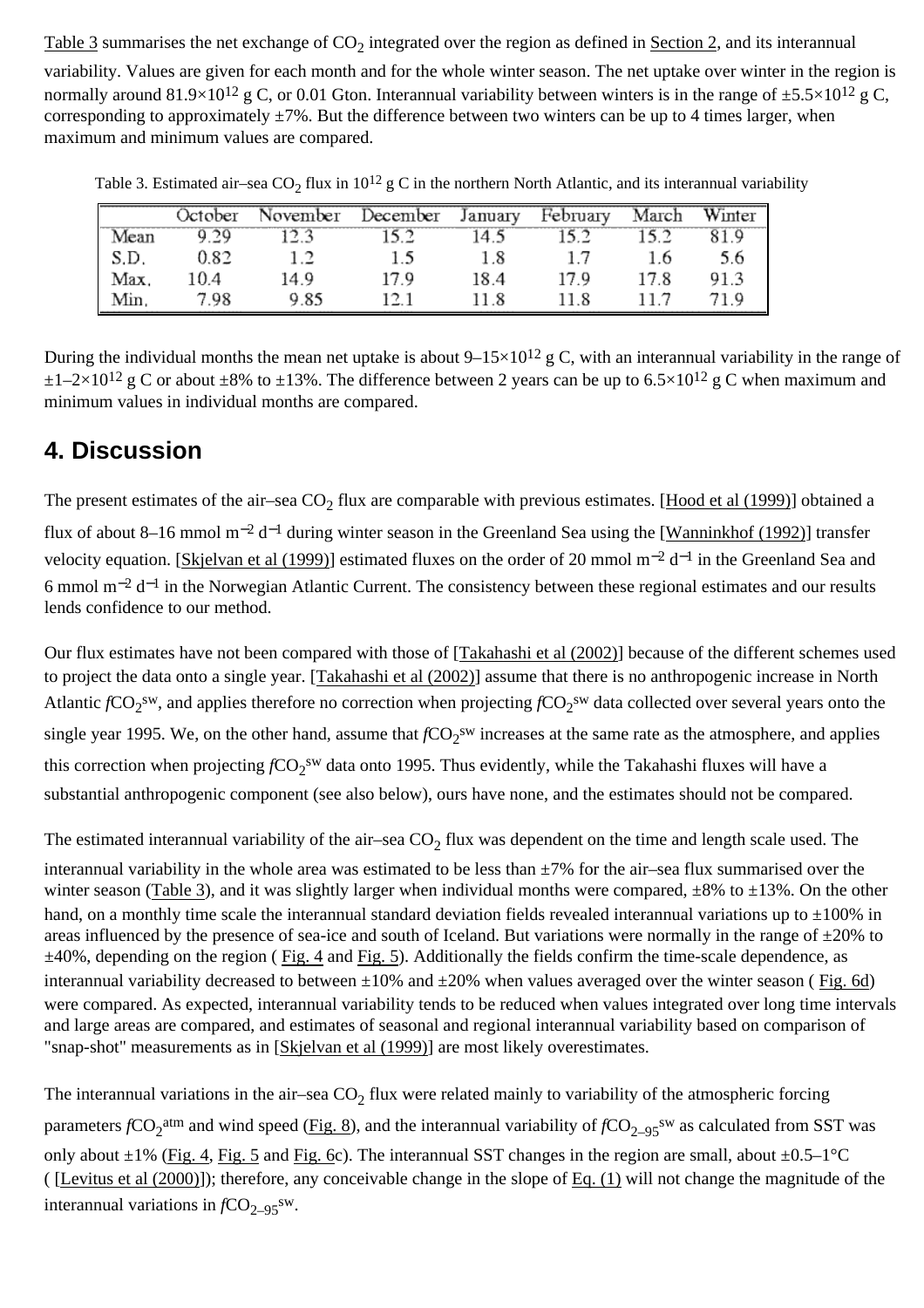Air–sea  $CO<sub>2</sub>$  exchange proved sensitive to NAO variations mainly in two regions: south of Iceland, where the flux

decreases following increasing NAO index; and west of the British Isles, where the flux tends to increase as the NAO index increases. These are the regions where there is greatest association between the NAO index and the SLP and wind speed variations ([[Cayan \(1992\)](#page-0-0)]). Some response was also evident north of the Denmark Strait, but elsewhere correlation coefficients were rather low. Thus, the atmospheric variations causing the interannual flux variations in these regions are not intimately linked with the NAO index. Nevertheless, when the air–sea  $CO<sub>2</sub>$  flux integrated over the whole

region and over each winter were compared with the classical winter (DJFM) NAO index, a tendency for increasing  $CO<sub>2</sub>$ 

flux into the ocean with increasing NAO index was identified  $(2\times10^{12} \text{ g C})$  over winter per unit change of the NAO index, *r*=0.49, *p* value 0.03). Most of this positive response of the air–sea CO<sub>2</sub> flux to NAO index changes can be attributed to

the increased uptake in the large region west of the British Isles through increased wind speeds as the NAO index increases. The highly variable region south of Iceland is of little importance because of its comparatively small area and low mean air–sea  $CO<sub>2</sub>$  flux.

We identify three potential sources of error that may have led us to underestimate the interannual variability of the air– sea CO<sub>2</sub> flux: (1) negligence of interannual variations in the atmospheric  $fCO_2$  increase, (2) the assumption that the ocean  $fCO<sub>2</sub>$  increases at the same rate as the atmospheric  $fCO<sub>2</sub>$ , and (3) potential inability of a constant SST– $fCO<sub>2</sub>$  relationship to reproduce the true interannual variations of ocean  $fCO_2$ . First, the interannual variability of the atmospheric  $fCO_2$ increase has not been considered in this work. A constant growth rate of atmospheric *f*CO<sub>2</sub> of 1.4 **µ**atm yr<sup>-1</sup> was assumed, whereas the true rate has varied between the extreme values of 0.2 and 3.2  $\mu$  atm yr<sup>-1</sup>, being typically between 1 and 2  $\mu$ <sup>4</sup>atm yr<sup>−1</sup> ([[CMDL \(2002\)\]](#page-0-0)) over the time period of our calculations. The typical variation in the atmospheric growth rate is thus less than the variation in ocean *f*CO<sub>2</sub> that was computed for the open-ocean regions in the northern North Atlantic [\(Fig. 4,](#page-0-0) [Fig. 5](#page-0-0) and [Fig. 6c](#page-0-0)). Given this, and given that the year to year changes in open-ocean *f*CO<sub>2</sub> did not generally cause any significant interannual flux variations [\(Fig. 8a\)](#page-0-0), the use of a constant atmospheric  $fCO_2$  growth rate has only introduced a small error in our estimate of interannual air–sea  $CO<sub>2</sub>$  flux variability.

Secondly, the assumption that surface ocean  $fCO_2$  increases at the same rate as the atmospheric  $fCO_2$  can be questioned. As was discussed in [Section 2.1](#page-0-0) the air–sea *f*CO<sub>2</sub> gradient in the region may be increasing because of upwelling of deep water that has not been exposed to the present atmosphere ([[Takahashi et al \(1997\)](#page-0-0)]), or it may be decreasing as is indicated by model calculations ( [\[Anderson and Olsen \(2002\)\]](#page-0-0)) and ocean data ( [\[Rosón et al \(2003\)\]](#page-0-0); [\[Lefèvre et al.](#page-0-0)  [\(submitted\)](#page-0-0)]). To assess the likely changes in the air–sea flux that can be induced by a steadily increasing air–sea  $fCO<sub>2</sub>$ gradient, the air–sea flux into the present study area was computed for an increasing atmosphere–ocean gradient of 1.4  $\mu$ atm yr<sup>-1</sup>, following the "full correction" assumption of [\[Takahashi et al \(1997\)\]](#page-0-0). This yielded a steady increase in the wintertime ocean uptake of  $7\times10^{12}$  g C yr<sup>-1</sup>, which is slightly larger than the natural variability between winters, ±5.5×10<sup>12</sup> g C ([Table 3](#page-0-0)). And of course, a decreasing air–sea *f*CO<sub>2</sub> gradient of 1.4 **µ**<sup>1</sup>, more than three times the value found by [\[Lefèvre et al. \(submitted\)](#page-0-0)], will yield a steady decrease in the flux of 7×10<sup>12</sup> g C yr<sup>-1</sup>.

Thirdly as pointed out above, use of a constant relationship between  $fCO_{2-95}$ <sup>sw</sup> and SST to compute  $fCO_{2-95}$ <sup>sw</sup> fields will inevitably predict low interannual variation, because of the relatively small interannual changes of SST in the region. However, there may be interannual changes in the relationship between SST and  $fCO_{2-95}$ <sup>sw</sup> so that the use of a constant relationship over the years may have led to the underestimation of the interannual variability of  $fCO_{2-95}$ <sup>sw</sup>. Changes in the SST– $fCO_{2-95}$ <sup>sw</sup> relationship may be caused by the increased transfer of atmospheric  $CO_2$  to the ocean in periods of persistently higher wind speeds and vice versa. Also, the assumption of correspondence between  $fCO_{2-95}$ <sup>sw</sup> and SST changes during mixing may not be valid, and interannual changes in the  $fCO_{2-95}$ <sup>sw</sup>–SST relationship can be brought about by changes in the mixing depth expected from changes in wind speed. As of now, with no other data available, we take the uncertainty in the  $fCO_{2-95}$ <sup>sw</sup> fields of  $\pm 10$   $\mu$  atm [\(Section 2.3](#page-0-0)) as a measure of the maximum likely interannual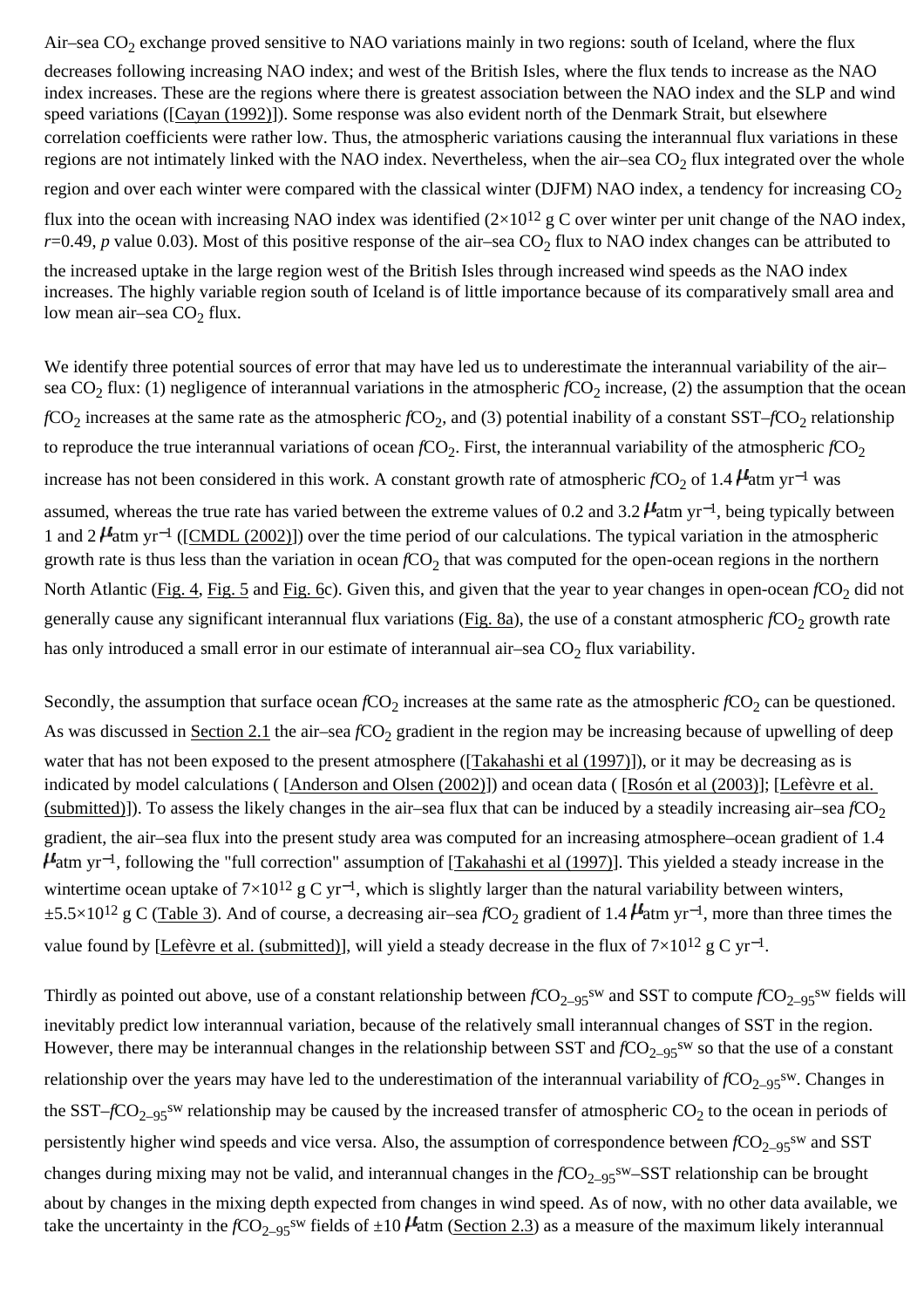variations in the large-scale  $fCO_{2-95}$ <sup>sw</sup> distribution in the area, since this uncertainty more or less reflects deviations from an estimated mean value in each grid point. Sensitivity calculations, carried out by determining the air–sea flux as a function of  $fCO_2$ <sup>sw</sup> using data from selected grid points, showed that the effect of such potential variations of  $fCO_2$ <sup>sw</sup> on the flux is of magnitude similar to the computed interannual flux variations. For one thing this observation highlights the need for a better assessment of marine  $CO<sub>2</sub>$  variability at different length and time scales to allow more robust estimates of interannual variations in the air sea  $CO<sub>2</sub>$  flux. But it also implies, as we would like to emphasise here, that interannual variations in atmospheric forcing are at least as important as variations in  $fCO_2$ <sup>sw</sup> in determining interannual variability in the wintertime ocean uptake of  $CO_2$  in the northern North Atlantic region. Estimates for the global oceans have shown that variability in wind forcing accounts for approximately 10% of the interannual variations in the air–sea  $CO<sub>2</sub>$  transfer ([\[Lee et al \(1998\)\]](#page-0-0)). The present results show that there may be substantial regional deviations from this number.

Finally, we note that the atmospheric circulation over the North Atlantic may lock into a positive NAO mode following global warming ([[Skjelvan et al \(1999\)](#page-0-0)]). Neglecting changes in water column chemistry, our results show that this will lead to enhanced wintertime air to sea  $CO<sub>2</sub>$  transfer into the northern North Atlantic. Additionally, the expected decrease in sea ice cover extent ([\[Vinnikov et al \(1999\)\]](#page-0-0)) will also enhance the flux into the region.

# **Acknowledgements**

This work was supported by grants from the Norwegian Research Council and the European Commission through the project CAVASSOO (EVK2-CT-2000-00088).

We would like to thank Marie Hood, Lilliane Merlivat, Bernd Schneider, and Rik Wanninkhof for allowing us to use their  $fCO_2$ <sup>sw</sup> data. We are also grateful to Ludger Mintrop for building the CARINA database. The Hudson 82 ([\[Weiss et al \(1992\)](#page-0-0)]) data were obtained from the website of CDIAC at: [http://](http://www.sciencedirect.com/science?_ob=RedirectURL&_method=externObjLink&_locator=url&_cdi=6034&_plusSign=%2B&_targetURL=http%253A%252F%252Fcdiac.esd.ornl.gov%252F) [cdiac.esd.ornl.gov/.](http://www.sciencedirect.com/science?_ob=RedirectURL&_method=externObjLink&_locator=url&_cdi=6034&_plusSign=%2B&_targetURL=http%253A%252F%252Fcdiac.esd.ornl.gov%252F)

Comments from Leif G. Anderson, Ferial Louanchi and two anonymous reviewers helped improve the manuscript. This is publication No. 35 of the Bjerknes Centre for Climate Research.

### **References**

[Anderson and Olsen \(2002\).](#page-0-0) Anderson, L.G., Olsen, A., 2002. Air–sea flux of anthropogenic carbon dioxide in the North Atlantic. Geophysical Research Letters 29(17), 10.1029/2002GL014820.

[Bates and Merlivat \(2001\).](#page-0-0) N.R. Bates and L. Merlivat, The influence of short-term wind variability on air–sea CO2 exchange. *Geophysical Research Letters* **28** (2001), pp. 3281–3284.

[Blindheim et al \(2000\).](#page-0-0) J. Blindheim, V. Borokov, B. Hansen, S.-Aa. Malmberg, W.R. Turrell and S. Østerhus, Upper layer cooling and freshening in the Norwegian Sea in relation to atmospheric forcing. *Deep-Sea Research I* **47** (2000), pp. 655–680.

[Cayan \(1992\).](#page-0-0) D.R. Cayan, Latent and sensible heat flux anomalies over the Northern Oceans: the connection to monthly atmospheric circulation. *Journal of Climate* **5** (1992), pp. 354–369.

[CMDL \(2002\).](#page-0-0) CMDL, 2002. CMDL summary report #26 (2000–2001). Climate Monitoring and Diagnostics Laboratory, Boulder, CO, USA, obtainable at [http://www.cmdl.noaa.gov](http://www.sciencedirect.com/science?_ob=RedirectURL&_method=externObjLink&_locator=url&_cdi=6034&_plusSign=%2B&_targetURL=http%253A%252F%252Fwww.cmdl.noaa.gov).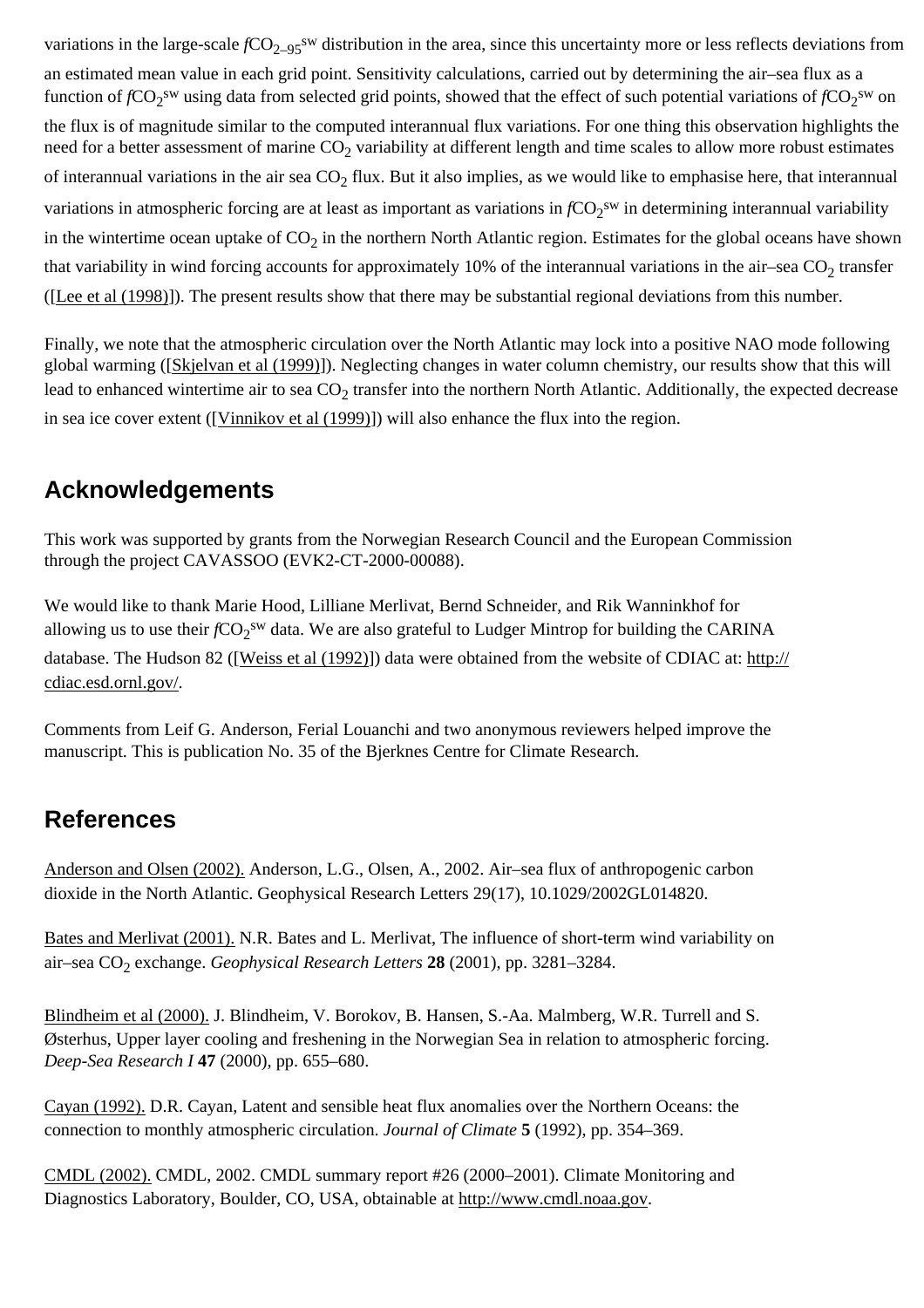[Cooper et al \(1998\).](#page-0-0) D.J. Cooper, A.J. Watson and R.J. Ling, Variation of  $pCO<sub>2</sub>$  along a North Atlantic

shipping route (UK to the Caribbean): a year of automated observations. *Marine Chemistry* **60** (1998), pp. 147–164.

[Fan et al \(1998\).](#page-0-0) S. Fan, M. Gloor, J. Mahlman, S. Pacala, J. Sarmiento, T. Takahashi and P. Tans, A large terrestrial carbon sink in North America implied by atmospheric and oceanic carbon dioxide data and models. *Science* **282** (1998), pp. 442–446.

[Furevik \(2001\).](#page-0-0) T. Furevik, Annual and interannual variability of Atlantic water temperatures in the Norwegian and Barents Seas: 1980–1996. *Deep-Sea Research I* **48** (2001), pp. 383–404.

[Goyet et al \(1998\).](#page-0-0) C. Goyet, F.J. Millero, D.W. O'Sullivan, G. Eischeid, S.J. McCue and R.G.J. Bellerby, Temporal variations of  $pCO<sub>2</sub>$  in surface seawater of the Arabian Sea in 1995. *Deep-Sea Research I* **45** (1998), pp. 609–623.

[Guerney et al \(2002\).](#page-0-0) K.R. Guerney, R.M. Law, A.S. Denning, P.J. Rayner, D. Baker, P. Bousquet, L. Bruhwiler, Y.-H. Chen, P. Ciais, S. Fan, I.Y. Fung, M. Gloor, M. Heimann, K. Higuchi, J. John, T. Maki, S. Maksyutov, K. Masarie, P. Peylin, M. Prather, B.C. Pak, J. Randerson, J. Sarmiento, S. Taguchi, T. Takahashi and C.-W. Yuen, Towards robust regional estimates of  $CO<sub>2</sub>$  sources and sinks using

atmospheric transport models. *Nature* **415** (2002), pp. 626–630.

[Hood et al \(1999\).](#page-0-0) E.M. Hood, L. Merlivat and T. Johannessen, Variations of *fCO*<sub>2</sub> and air–sea flux of  $CO<sub>2</sub>$  in the Greenland Sea gyre using high-frequency time series data from CARIOCA drift buoys. *Journal of Geophysical Research* **104** (1999), pp. 20571–20583.

[Hurrell \(1995\).](#page-0-0) J.W. Hurrell, Decadal trends in the North Atlantic Oscillation: regional temperatures and precipitation. *Science* **269** (1995), pp. 676–679.

[IPCC \(2001\).](#page-0-0) IPCC, 2001. Climate change 2001: the scientific basis. Contribution of Working Group I to the Third Assessment Report of the Intergovernmental Panel on Climate Change. Available online at [http://www.ipcc.ch/](http://www.sciencedirect.com/science?_ob=RedirectURL&_method=externObjLink&_locator=url&_cdi=6034&_plusSign=%2B&_targetURL=http%253A%252F%252Fwww.ipcc.ch%252F).

[Jones et al \(1997\).](#page-0-0) P.D. Jones, T. Jonsson and D. Wheeler, Extension to the North Atlantic Oscillation using early instrumental pressure observations from Gibraltar and South-West Iceland. *International Journal of Climatology* **17** (1997), pp. 1433–1450.

[Kalnay et al \(1996\).](#page-0-0) E. Kalnay, M. Kanamitsu, R. Kistler, W. Collins, D. Deaven, L. Gandin, M. Iredell, S. Saha, G. White, J. Woollen, Y. Zhu, M. Chelliah, W. Ebisuzaki, W. Higgins, J. Janowiak, K.C. Mo, C. Ropelewski, A. Leetmaa, R. Reynolds and R. Jenne, The NCEP/NCAR reanalysis project. *Bulletin of the American Meteorological Society* **77** (1996), pp. 437–471.

[Keeling and Whorf \(2001\).](#page-0-0) Keeling, C.D., Whorf, T.P., 2001. Atmospheric carbon dioxide record from Mauna Loa. In: Trends Online: A Compendium of Data on Global Change. Carbon Dioxide Information Analysis Center, Oak Ridge National Laboratory, U.S. Department of Energy, TN, USA. Available online at [http://cdiac.esd.ornl.gov](http://www.sciencedirect.com/science?_ob=RedirectURL&_method=externObjLink&_locator=url&_cdi=6034&_plusSign=%2B&_targetURL=http%253A%252F%252Fcdiac.esd.ornl.gov).

[Kelley \(1970\).](#page-0-0) J.J. Kelley, Carbon dioxide in the surface waters of the North Atlantic Ocean and the Barents and Kara Seas. *Limnology and Oceanography* **15** (1970), pp. 80–87.

[Kwok and Rothrock \(1999\).](#page-0-0) R., Kwok and D.A. Rothrock, Variability of Fram Strait ice flux and North Atlantic Oscillation. *Journal of Geophysical Research* **104** (1999), pp. 5177–5189.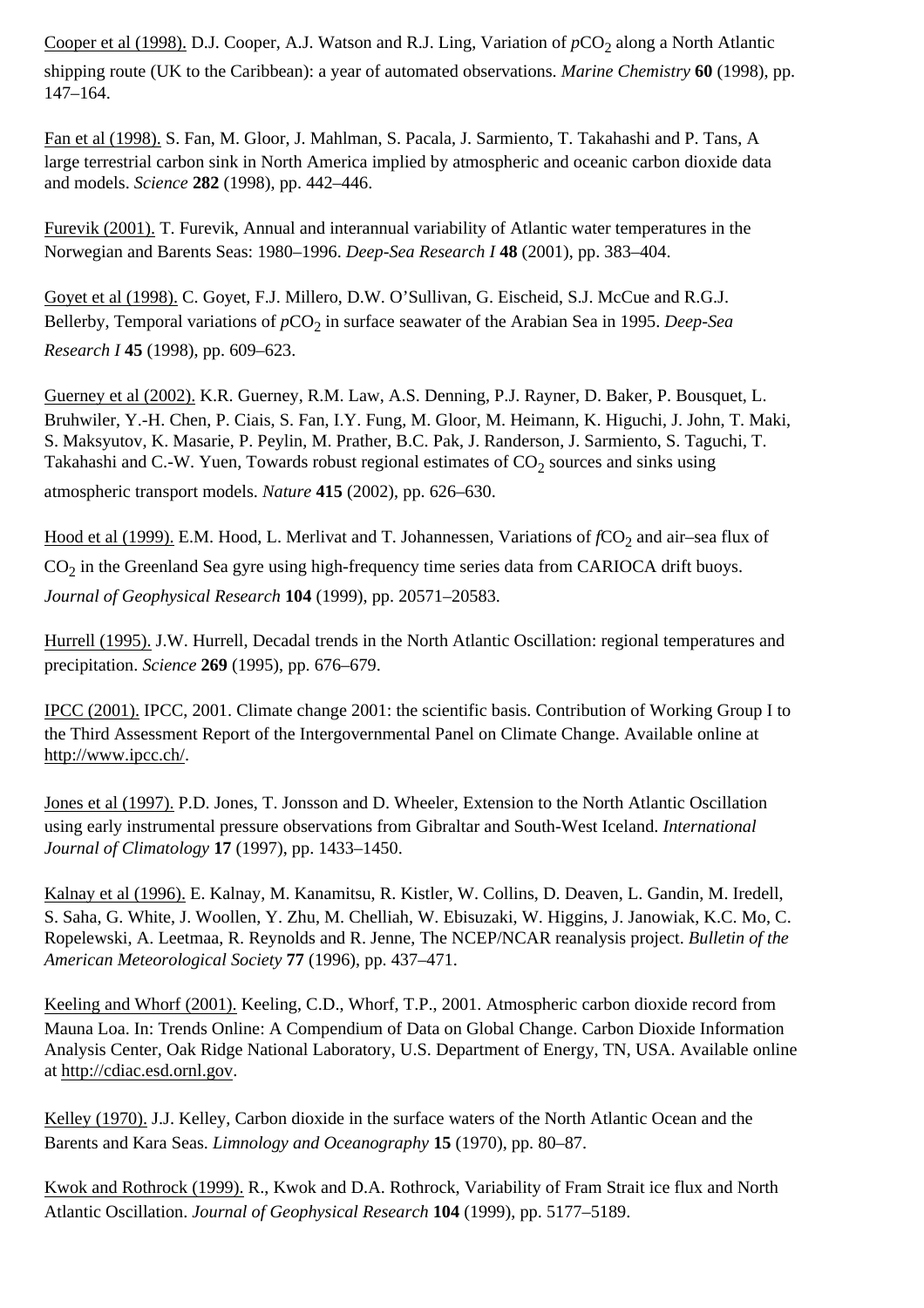[Lee et al \(1998\).](#page-0-0) K. Lee, R. Wanninkhof, T. Takahashi, S.C. Doney and R.A. Feely, Low interannual variability in recent oceanic uptake of atmospheric carbon dioxide. *Nature* **396** (1998), pp. 155–159.

[Lefèvre et al. \(submitted\).](#page-0-0) Lefèvre, N., Watson, A.J., Olsen, A., Ríos, A., Pérez, F., Johannessen, T., 2003. A decrease in the sink of atmospheric  $CO<sub>2</sub>$  in the North Atlantic, Submitted for publication.

[Levitus et al \(2000\).](#page-0-0) S. Levitus, C. Stephens, J. Antonov and T. Boyer, Yearly and year-season upper ocean temperature anomaly fields 1948–1998, NOAA Atlas NESDIS 40. , US Department of Commerce, Washington, DC (2000).

[Liss and Merlivat \(1986\).](#page-0-0) P.S. Liss and L. Merlivat, Air–sea gas exchange rates: introduction and synthesis. In: P. Buat-Ménard, Editor, *The Role of Air–sea Exchange in Geochemical Cycling*, Riedel, Norwell, MA (1986), pp. 113–129.

[Louanchi and Hoppema \(2000\).](#page-0-0) F. Louanchi and M. Hoppema, Interannual variations of the Antarctic CO2 uptake from 1986 to 1994. *Marine Chemistry* **72** (2000), pp. 103–114.

[Marland and Boden \(2001\).](#page-0-0) Marland, G., Boden, T., 2001. The increasing concentration of atmospheric  $CO<sub>2</sub>$ : how much, when, and why? Presented at Erice International Seminars on Planetary Emergencies,

26th Session, Erice, Sicily, Italy, 19–24 August 2001. In: Trends Online: A Compendium of Data on Global Change, Carbon Dioxide Information Analysis Center, Oak Ridge National Laboratory, U.S. Department of Energy, TN, USA. Available online at [http://cdiac.esd.ornl.gov](http://www.sciencedirect.com/science?_ob=RedirectURL&_method=externObjLink&_locator=url&_cdi=6034&_plusSign=%2B&_targetURL=http%253A%252F%252Fcdiac.esd.ornl.gov).

[Omar et al \(1967\).](#page-0-0) Omar, A.M., Johannessen, T., Kaltin, S., Olsen, A, 2003. The anthropogenic increase of oceanic  $pCO<sub>2</sub>$  in Barents Sea surface waters since 1967. Journal of Geophysical Research, in press.

[Petit et al \(1999\).](#page-0-0) J.R. Petit, J. Jouzel, D. Raynaud, N.I. Barkov, J.-M. Barnola, I. Basile, M. Benders, J. Chappellaz, M. Davis, G. Delaygue, M. Delmotte, V.M. Kotlyakov, M. Legrand, V.Y. Lipenkov, C. Lorius, L. Pépin, C. Ritz, E. Saltzman and M. Stievenard, Climate and atmospheric history of the past 420,000 years from the Vostok ice core, Antarctica. *Nature* **399** (1999), pp. 429–436.

[Reynolds and Smith \(1994\).](#page-0-0) R. Reynolds and T. Smith, Improved global sea surface temperature analyses. *Journal of Climate* **7** (1994), pp. 929–948.

[Rosón et al \(2003\).](#page-0-0) Rosón, G., Rios, A., Lavín, A., Pérez, F.F., Bryden, H.L., 2003. Carbon distribution, fluxes and budgets in the subtropical North Atlantic Ocean (24.5°N). Journal of Geophysical Research 108, doi: 10.1029/1999JC000047.

[Skjelvan et al \(1999\).](#page-0-0) D.T. Shindell, R.L. Miller, G.A. Schmidt and L. Pandolfo, Simulation of recent northern winter climate trends by greenhouse forcing. *Nature* **399** (1999), pp. 452–455.

[Skjelvan et al \(1999\).](#page-0-0) I. Skjelvan, T. Johannessen and L.A. Miller, Interannual variability of  $fCO<sub>2</sub>$  in the Norwegian and Greenland Seas. *Tellus Series B* **51** (1999), pp. 477–498.

[Stephens et al \(1995\).](#page-0-0) M.P. Stephens, G. Samuels, D.B. Olson, R.A. Fine and T. Takahashi, Sea–air flux of CO2 in the North Pacific using shipboard and satellite data. *Journal of Geophysical Research* **100** (1995), pp. 13571–13583.

[Takahashi et al \(1993\).](#page-0-0) T. Takahashi, J. Olafsson, J.G. Goddard, D.W. Chipman and S.C. Sutherland, Seasonal variation of CO<sub>2</sub> and nutrients in the high latitude surface oceans: a comparative study. *Global Biogeochemical Cycles* **7** (1993), pp. 843–878.